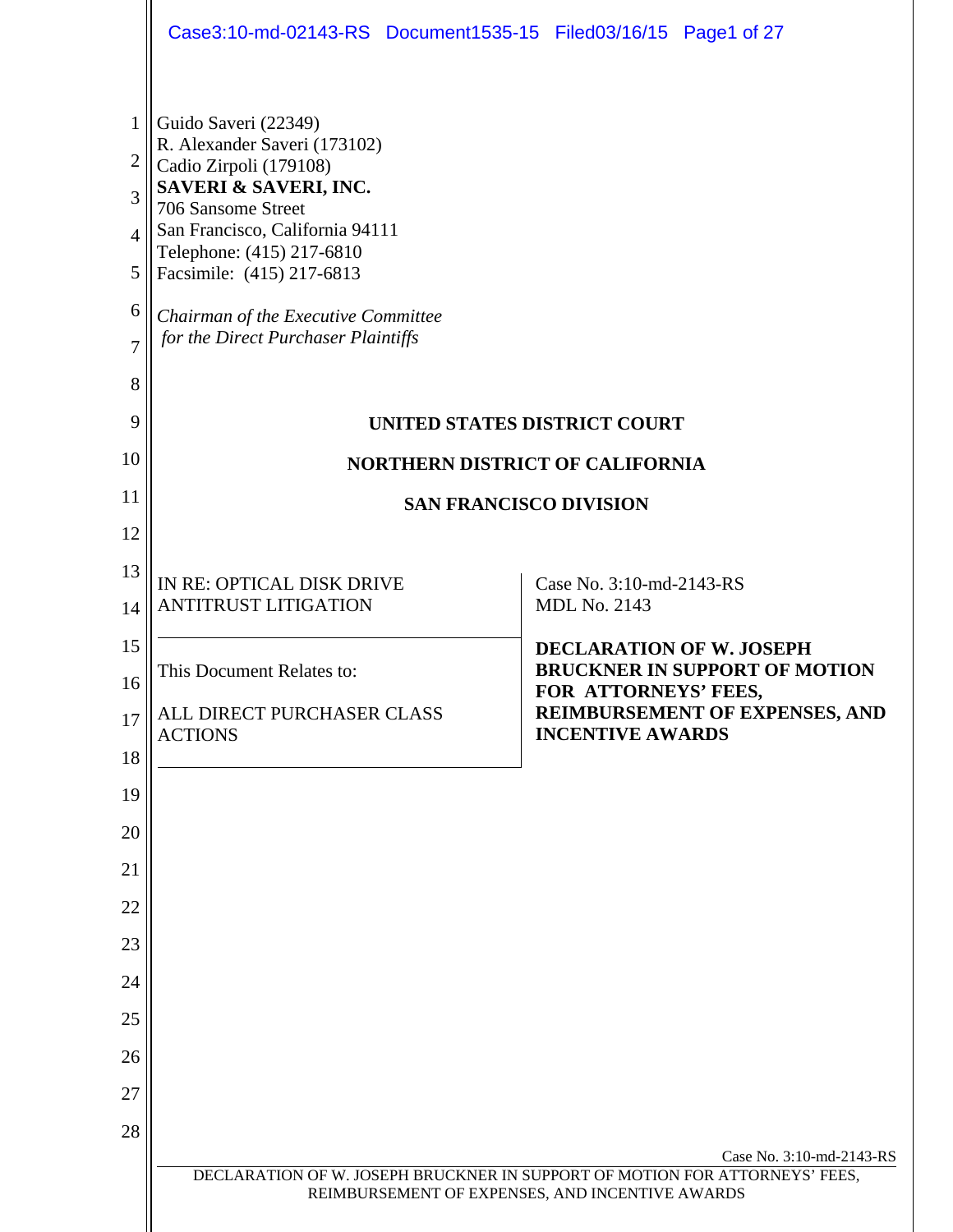1 I, W. Joseph Bruckner, declare and state as follows:

18

19

20

21

22

23

24

25

26

27

2 3 4 5 6 1. I am a Partner of the law firm of Lockridge Grindal Nauen P.L.L.P. I submit this declaration in support of Direct Purchaser Plaintiffs' ("DPP") joint application for an award of attorneys' fees in connection with the services rendered in this litigation. I make this Declaration based on my own personal knowledge, and if called as a witness, I could and would competently testify to the matters stated herein.

7 8 9 10 2. My firm has served as counsel to L.E. Hoover Co. and as counsel for the Direct Purchaser Class ("Class") throughout the course of this litigation. The background and experience of Lockridge Grindal Nauen P.L.L.P. and its attorneys are summarized in the *curriculum vitae* attached hereto as Exhibit 1.

11 12 13 14 15 3. Lockridge Grindal Nauen P.L.L.P. has prosecuted this litigation solely on a contingent-fee basis, and has been at risk that it would not receive any compensation for prosecuting claims against the Defendants. While Lockridge Grindal Nauen P.L.L.P. devoted its time and resources to this matter, it has foregone other legal work for which it would have been compensated.

16 17 4. During the pendency of the litigation, Lockridge Grindal Nauen P.L.L.P. performed the following work on behalf of Plaintiffs and the proposed Direct Purchaser Class:

- Research, draft and revise Plaintiffs' opposition to Defendants' motions to dismiss,
	- Research joint venture issues related to opposition to motions to dismiss,
- Research and draft memo regarding parent and subsidiary liability related to opposition to motions to dismiss,
	- Research client contacts as potential additional plaintiffs and class representatives,
	- Conferences with Co-Lead Counsel and client regarding plaintiff questionnaire information and purchaser records,
		- Coordinate client information with Co-Lead Counsel,
			- Review and code documents produced by Quanta Defendants,
			- Coordinate document review with Co-Lead Counsel,

 $28 \parallel$  Case No. 3:10-md-2143-RS

DECLARATION OF W. JOSEPH BRUCKNER IN SUPPORT OF MOTION FOR AWARD OF ATTORNEYS' FEES AND REIMBURSEMENT OF EXPENSES, AND INCENTIVE AWARDS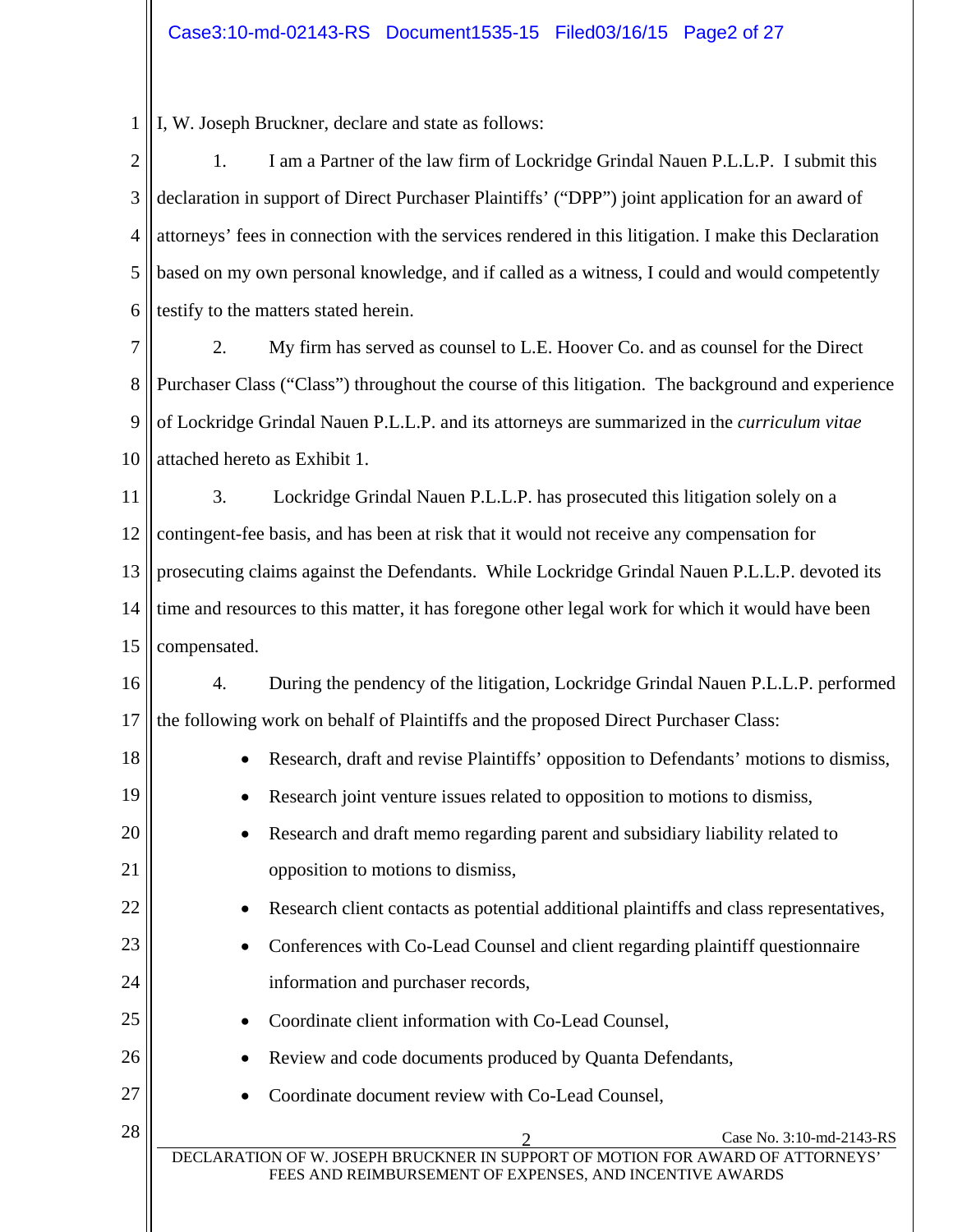| 1              |                                                                                                 | Conference with Co-Lead Counsel regarding review of documents produced by                                                                  |  |  |  |
|----------------|-------------------------------------------------------------------------------------------------|--------------------------------------------------------------------------------------------------------------------------------------------|--|--|--|
| $\overline{2}$ |                                                                                                 | Defendants to the U.S. Department of Justice, and coordinate staffing of same,                                                             |  |  |  |
| 3              |                                                                                                 | Coordinate with Co-Lead Counsel and with Counsel for Indirect Purchaser                                                                    |  |  |  |
| 4              |                                                                                                 | Plaintiffs a schedule for discovery conferences with NEC Defendants,                                                                       |  |  |  |
| 5              |                                                                                                 | Research, prepare for and coordinate discovery conferences with Counsel for NEC                                                            |  |  |  |
| 6              |                                                                                                 | Defendants,                                                                                                                                |  |  |  |
| 7              |                                                                                                 | Conferences with Counsel for NEC Defendants regarding discovery data, disputes                                                             |  |  |  |
| 8              |                                                                                                 | and resolution of same,                                                                                                                    |  |  |  |
| 9              |                                                                                                 | Coordinate with Defense Counsel regarding production of discovery responses and                                                            |  |  |  |
| 10             |                                                                                                 | documents,                                                                                                                                 |  |  |  |
| 11             |                                                                                                 | Analyze and summarize for Co-Lead Counsel NEC Defendants discovery                                                                         |  |  |  |
| 12             |                                                                                                 | responses and productions regarding sufficiency and deficiencies of same,                                                                  |  |  |  |
| 13             |                                                                                                 | Analyze and summarize for Co-Lead Counsel NEC Defendants' discovery                                                                        |  |  |  |
| 14             |                                                                                                 | responses for use in motion for class certification, and coordinate same with Co-                                                          |  |  |  |
| 15             |                                                                                                 | Lead Counsel,                                                                                                                              |  |  |  |
| 16             |                                                                                                 | Prepare for and attend deposition of third party Best Buy, and conferences with Co-                                                        |  |  |  |
| 17             |                                                                                                 | Lead Counsel regarding same, and                                                                                                           |  |  |  |
| 18             |                                                                                                 | Monitor Department of Justice case and filings as related to Plaintiffs' case issues.                                                      |  |  |  |
| 19             | 5.                                                                                              | Attached hereto as Exhibit 2 is my firm's total hours and lodestar, computed at                                                            |  |  |  |
| 20             | historical rates, for the period of May 7, 2010 through December 31, 2014. This period reflects |                                                                                                                                            |  |  |  |
| 21             | the time spent after the appointment of the Chairman of the Executive Committee for the DPPs    |                                                                                                                                            |  |  |  |
| 22             | (the "Chairman") in this litigation. The total number of hours spent by Lockridge Grindal Nauen |                                                                                                                                            |  |  |  |
| 23             | P.L.L.P. during this period of time was 986.25, with a corresponding lodestar of \$318,868.75.  |                                                                                                                                            |  |  |  |
| 24             | This summary was prepared from contemporaneous, daily time records regularly prepared and       |                                                                                                                                            |  |  |  |
| 25             | maintained by my firm. The lodestar amount reflected in Exhibit 2 is for work assigned by the   |                                                                                                                                            |  |  |  |
| 26             |                                                                                                 | Chairman, and was performed by professional staff at my law firm for the benefit of the Class.                                             |  |  |  |
| 27             | 6.                                                                                              | The hourly rates for the attorneys and professional support staff in my firm                                                               |  |  |  |
| 28             |                                                                                                 | Case No. 3:10-md-2143-RS<br>3                                                                                                              |  |  |  |
|                |                                                                                                 | DECLARATION OF W. JOSEPH BRUCKNER IN SUPPORT OF MOTION FOR AWARD OF ATTORNEYS'<br>FEES AND REIMBURSEMENT OF EXPENSES, AND INCENTIVE AWARDS |  |  |  |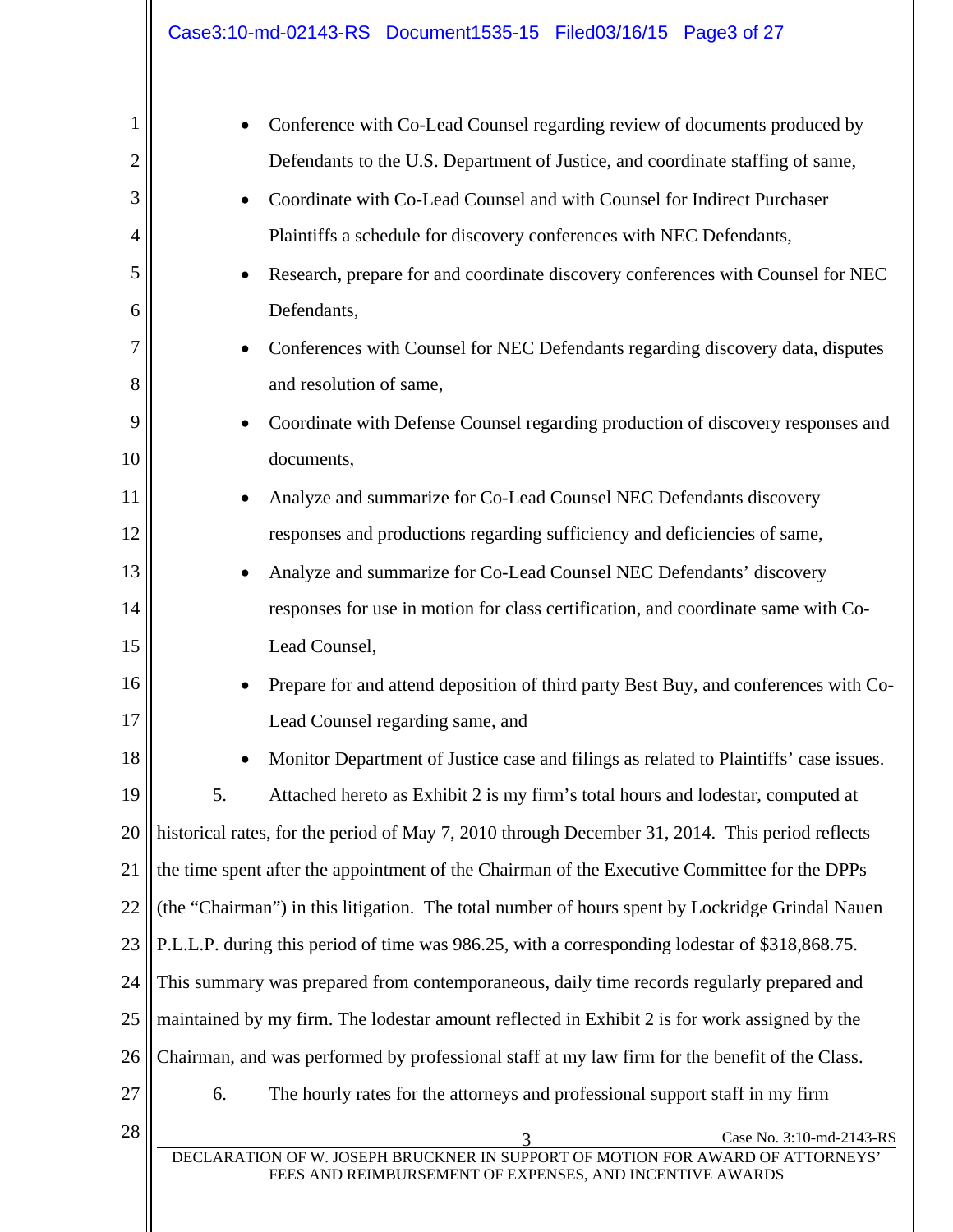included in Exhibit 2 are the usual and customary hourly rates charged by Lockridge Grindal  $\mathbf{1}$  $\overline{2}$ Nauen P.L.L.P. for litigation of this nature.

 $\overline{\mathbf{3}}$ 7. My firm has expended a total of \$3,452.26 in unreimbursed costs and expenses in connection with the prosecution of this litigation. These costs and expenses are itemized in the 4 chart attached hereto as Exhibit 3. They were incurred on behalf of Direct Purchaser Plaintiffs by 5 my firm on a contingent basis, and have not been reimbursed. The expenses incurred in this action 6 are reflected on the books and records of my firm. These books and records are prepared from  $\overline{7}$ 8 expense vouchers, check records and other source materials and represent an accurate recordation 9 of the expenses incurred.

Lockridge Grindal Nauen P.L.L.P. paid a total of \$50,000.00 in assessments for the 10 8. joint prosecution of the litigation against the Defendants.  $11$ 

12 9. I have reviewed the time and expenses reported by my firm in this case which are included in this declaration, and I affirm that they are true and accurate. 13

I declare under penalty of perjury under the laws of the United States of America that the 14 foregoing is true and correct. Executed on this 25<sup>th</sup> day of February, 2015 at Minneapolis, 15

16

17

18

19

20

21

22

23

24

25

26

27

28

Minnesota.

senh Bruckner

Case No. 3:10-md-2143-RS DECLARATION OF W. JOSEPH BRUCKNER IN SUPPORT OF MOTION FOR AWARD OF ATTORNEYS FEES AND REIMBURSEMENT OF EXPENSES, AND INCENTIVE AWARDS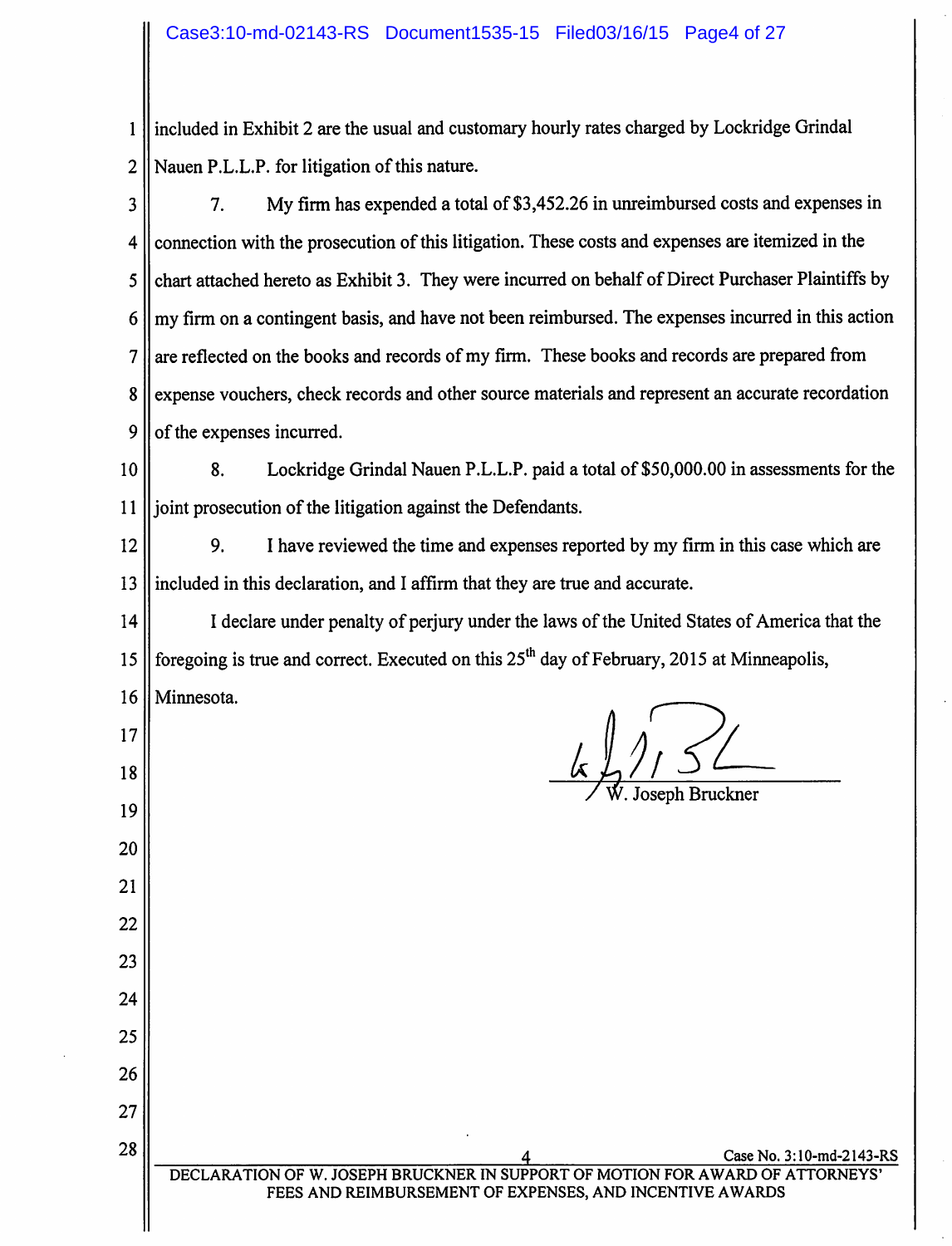Case3:10-md-02143-RS Document1535-15 Filed03/16/15 Page5 of 27

## **EXHIBIT 1**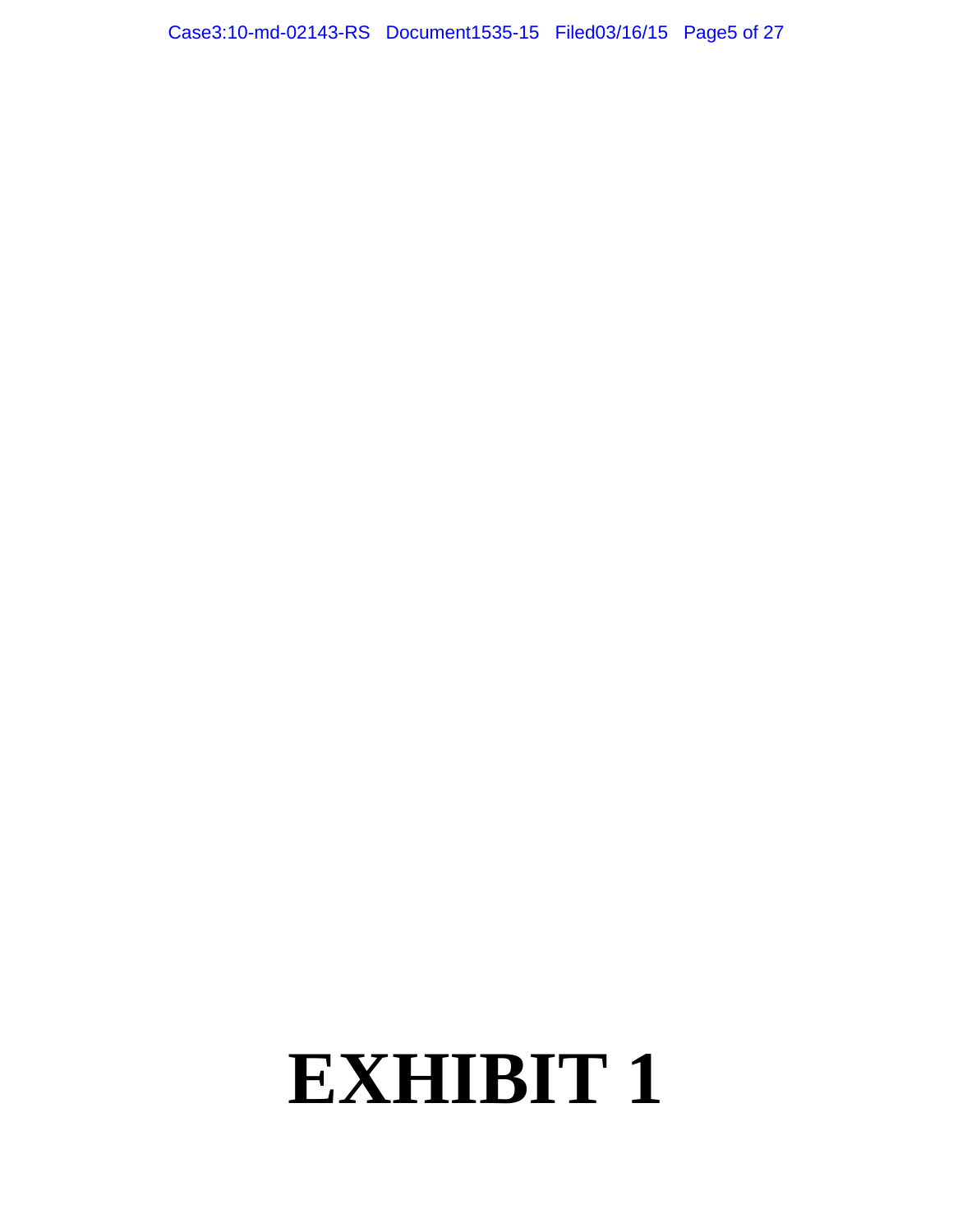Exhibit 1



Founded in 1978, Lockridge Grindal Nauen P.L.L.P. has extensive experience in antitrust, securities, environmental, employment, health care, commercial, intellectual property and telecommunications law.

Our clients include agri-businesses, business enterprises, banks, local governments, trade and industry associations, real estate developers, telecommunications providers, health care professionals, casualty insurers, publishers and authors, and a major computer manufacturer and retailer.

Lockridge Grindal Nauen P.L.L.P. attorneys are assisted by more than 20 paralegals and government relations specialists, and an extensive support staff. The firm has offices in Minneapolis, Minnesota and Washington, D.C.

#### **ANTITRUST LAW**

Richard A. Lockridge and W. Joseph Bruckner practice extensively in antitrust litigation. Together with the firm's other antitrust and class action attorneys, they have litigated major cases and class actions involving price fixing, industry cartels, predatory pricing, price discrimination, and other antitrust and trade regulation issues in courts nationwide. The American Research Corporation and the Minnesota Journal of Law and Politics have recognized Mr. Lockridge and Mr. Bruckner as two of Minnesota's leading antitrust lawyers.

The firm's antitrust attorneys also counsel the firm's commercial and health care clients on a wide variety of antitrust and trade regulation matters, including corporate and product acquisitions and divestitures.

For over 30 years the firm has prosecuted antitrust cases on behalf of large and small businesses injured by price-fixing and other violations of the antitrust laws. In the last ten years alone, LGN and its co-counsel have recovered more than \$2 billion for their clients and class members in antitrust cases involving national and global price-fixing schemes. Those cases include the following:

### *Precision Associates, Inc., et al. v. Panalpina World Transport (Holding) Ltd., et. al.,*

LGN is Plaintiffs' Co-Lead Counsel for the proposed class of direct purchasers who allege that global freight forwarders conspired to fix, inflate and maintain prices and surcharges for U.S. Freight Forwarding Services. Providers of such freight forwarding services are sometimes referred to as "third party logistics providers." The conspiracy has resulted in criminal charges, guilty pleas, and fines against defendants in the United States, as well as enforcement actions and fines by other competition authorities around the world. The case is being litigated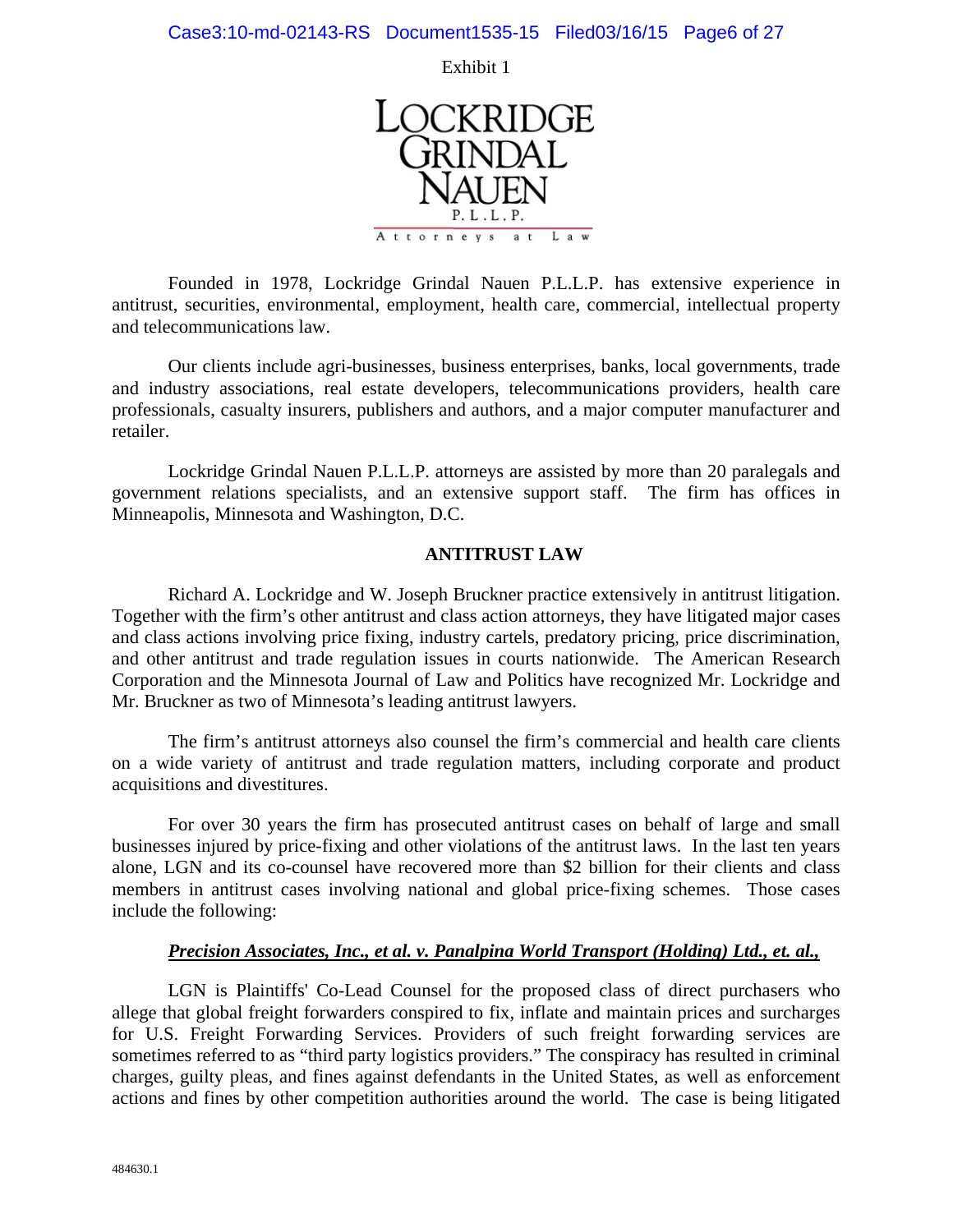in the United States District Court for the Southern District of New York before the Honorable John Gleeson.

#### *Wholesale Grocery Products Antitrust Litigation*

LGN is Plaintiffs' Co-Lead Counsel for a proposed class of direct purchasers who allege that the largest grocery wholesalers in the United States allocated geographic markets and customers between them, and that independent grocery store retailers were injured as a result. Through their perseverance, Co-Lead Counsel have won two significant opinions from the U.S. Court of Appeals for the Eighth Circuit, which have clarified the law on the scope of arbitration agreements in antitrust conspiracy cases, and the application of the Sherman Antitrust Act to asset exchange agreements and market and customer allocation agreements. The case is being litigated in the United States District Court for the District of Minnesota before the Honorable Ann Montgomery.

#### *Potash Antitrust Litigation (Minn-Chem, Inc. v. Agrium, Inc., et al.)*

LGN served as Plaintiffs' Co-Lead Counsel for a class of direct purchasers of potash, a key ingredient in agricultural fertilizer. Plaintiffs alleged that major global potash producers conspired to restrict output and otherwise restrain trade in the global potash market, with the intended result of imposing significant price increases on U.S. potash purchasers. The U.S. Court of Appeals for the Seventh Circuit, sitting *en banc*, issued a significant decision in this case clarifying the construction and application of the Foreign Trade Antitrust Improvements Act and its application to global commerce and foreign cartels. The case was litigated in the United States District Court for the Northern District of Illinois before the Honorable Ruben Castillo.

### *Flat Glass Antitrust Litigation (II)*

LGN served as Plaintiffs' Co-Lead Counsel in this litigation alleging that major U.S. manufacturers conspired to raise prices and impose energy surcharges for Construction Flat Glass in violation of the federal antitrust laws. Construction Flat Glass includes glass used in windows for residential homes and commercial structures, as well as architectural products such as office panels and doors. The case was litigated before the Honorable Donetta W. Ambrose in the Western District of Pennsylvania.

### *Pressure Sensitive Labelstock Antitrust Litigation*

LGN was Co-Lead Counsel for the class of direct purchaser plaintiffs who allege a pricefixing conspiracy among lead manufacturers of adhesive labelstock and film-based self-adhesive labelstock in the United States. The case was litigated in the United States District Court for the Middle District of Pennsylvania before the Honorable Thomas Vanaskie.

Judge Vanaskie commended LGN and co-counsel for our experience and prosecution of this complex matter:

> *Co-Lead Counsel are well-versed in antitrust law and have demonstrated their knowledge throughout the course of these proceedings . . . . [T]he Court has observed Co-Lead Counsel's*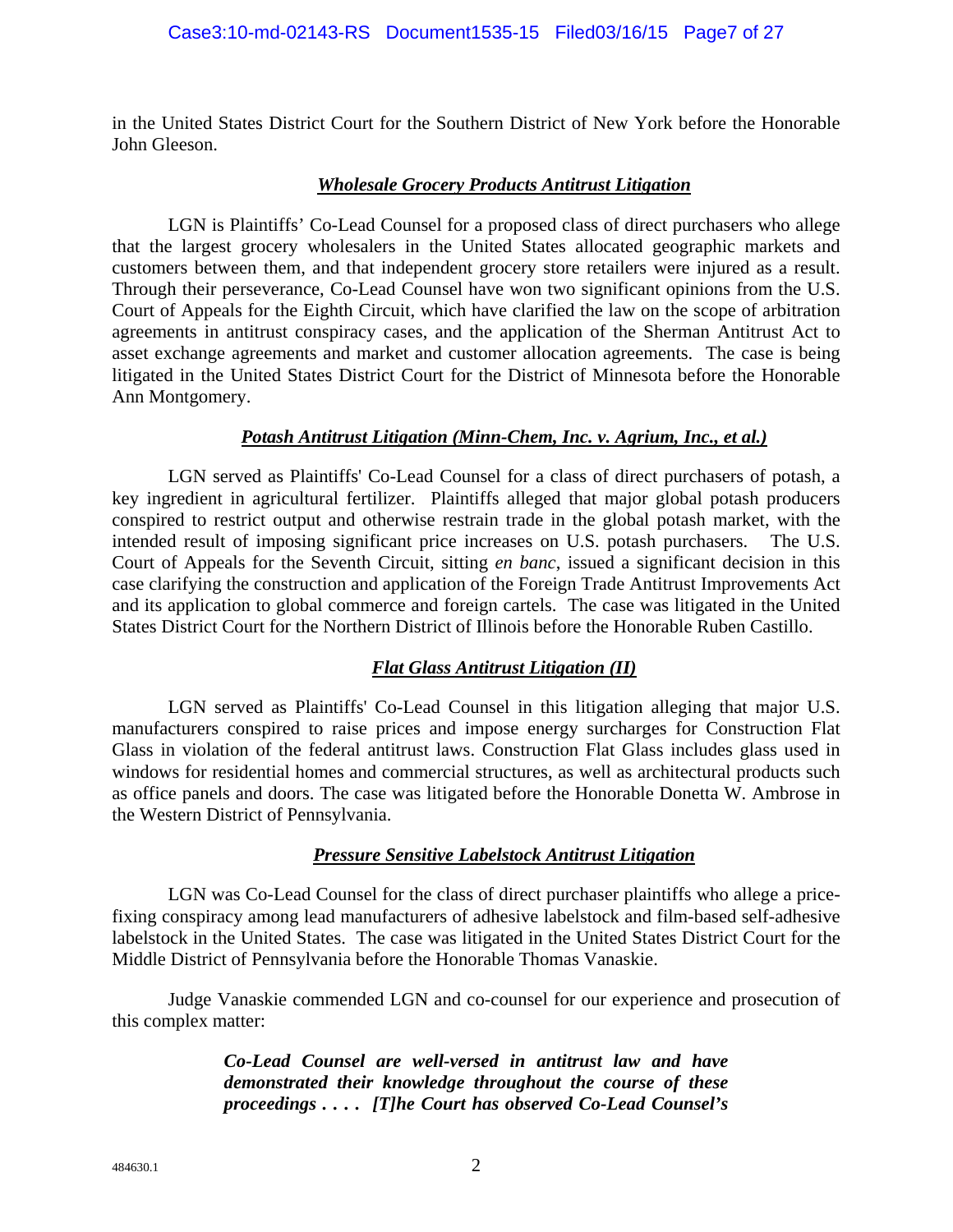#### Case3:10-md-02143-RS Document1535-15 Filed03/16/15 Page8 of 27

*performance . . . and is convinced they will fairly and adequately represent the interests of the class.* 

#### *Urethane Antitrust Litigation*

LGN was Co-Lead Counsel for the class of direct purchaser plaintiffs in the polyester polyol actions of this consolidated antitrust litigation. This case was litigated in the United States District Court for the District of Kansas before the Honorable John Lungstrum. LGN and our co-counsel obtained \$33 million in settlements for the benefit of the plaintiff class of all direct purchasers of aliphatic polyester polyols, aliphatic polyester polymers and prepolymers, and aliphatic polyester-based polyurethane systems ("polyester polyol products").

Judge Lungstrum noted that the successful resolution of this case by LGN and our cocounsel:

#### *resulted from vigorous arm's-length negotiations which were undertaken in good faith by counsel with significant experience litigating antitrust class actions.*

#### *Monosodium Glutamate Antitrust Litigation*

LGN was Co-Lead Counsel for a class of direct purchasers of Monosodium Glutamate (MSG) and nucleotides (both food flavor enhancers). We recovered over \$123 million for the benefit of the class from suppliers in the U.S., Japan, and Korea. This action was litigated in the United District Court for the District of Minnesota before then-Chief Judge Paul Magnuson.

Judge Magnuson commended LGN and our co-counsel for our prosecution of this case, and said:

#### *Plaintiffs' counsel conducted themselves in an exemplary fashion throughout the litigation, and are to be commended for their fine work in this litigation.*

 These cases are representative samples of LGN's leadership and success in this area. A complete list of cases is available upon request.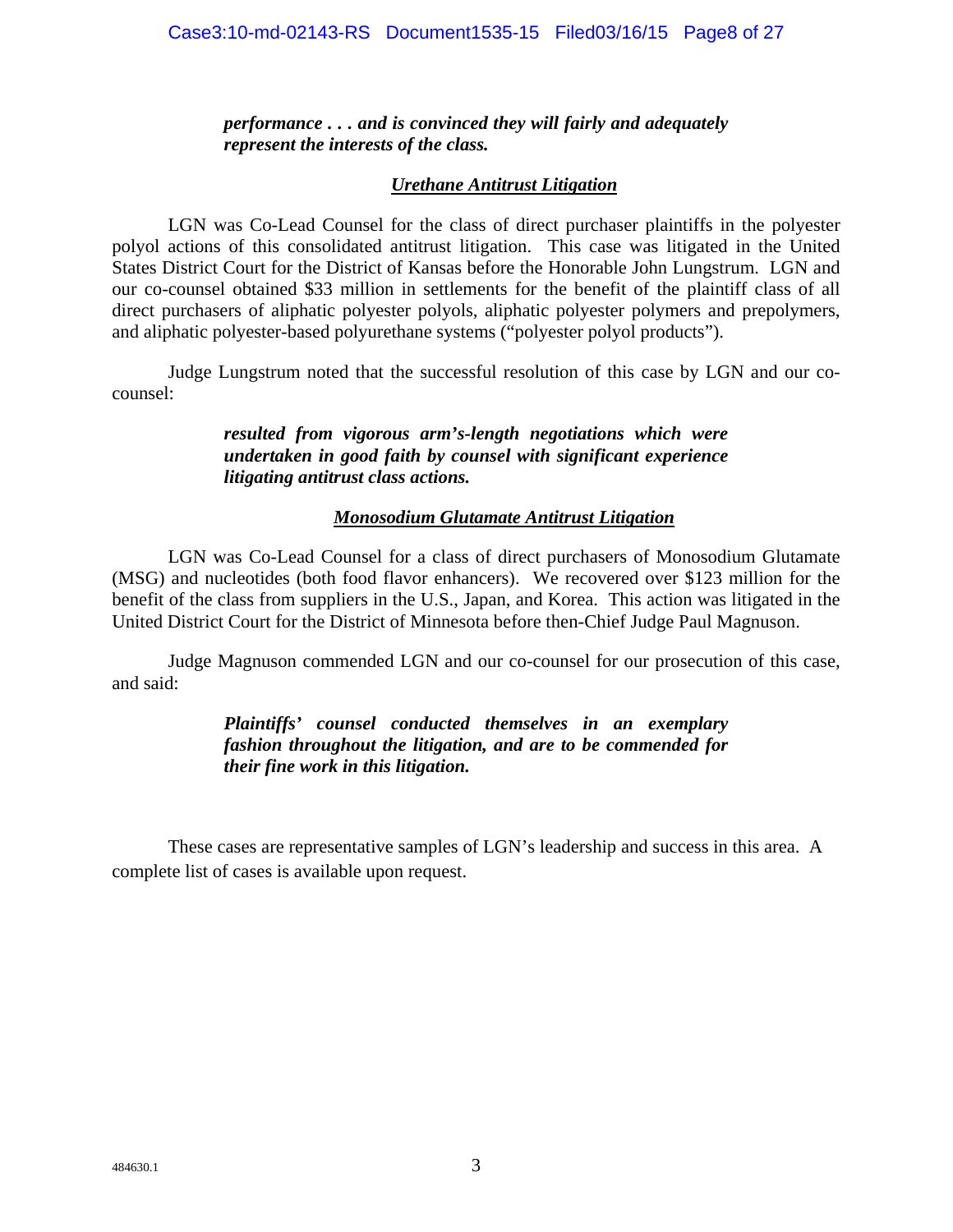## **W. Joseph Bruckner**

W. Joseph Bruckner is a partner in Lockridge Grindal Nauen P.L.L.P. Mr. Bruckner joined the firm in January 1988, and has been a partner since 1990.

Mr. Bruckner leads the firm's antitrust and competition department and practices in complex business litigation in federal and state courts nationwide. He and the firm are regularly appointed lead and co-lead plaintiffs' class counsel by courts in nationwide antitrust litigation. Mr. Bruckner graduated with honors from Creighton University School of Law in 1982, and served as a law clerk to the Honorable Donald P. Lay, then Chief Judge of the United States Court of Appeals for the Eighth Circuit. He is an Advisory Board Member of the American Antitrust Institute, an Antitrust Law Advisory Board Member of Strafford Publications and Seminars, and a past chair of the Minnesota State Bar Association Antitrust Law Section. Mr. Bruckner is rated AV by Martindale-Hubbell (its highest rating), and is regularly named a "Super Lawyer" in a peer review list of leading Minnesota attorneys. He is a past President and current Executive Committee member of COSAL, a professional organization dedicated to the preservation and enhancement of the antitrust laws. He is a co-author of The International Handbook on Private Enforcement of Competition Law (2010), and Private Enforcement of Antitrust Laws in the United States (2012). He frequently speaks and presents at antitrust and complex litigation programs locally and nationwide.

Mr. Bruckner is admitted to practice before the United States Supreme Court, the United States Courts of Appeals for the Eighth, Seventh, Sixth and Third Circuits, the federal and state courts of Minnesota and Nebraska, and several other federal district courts across the nation.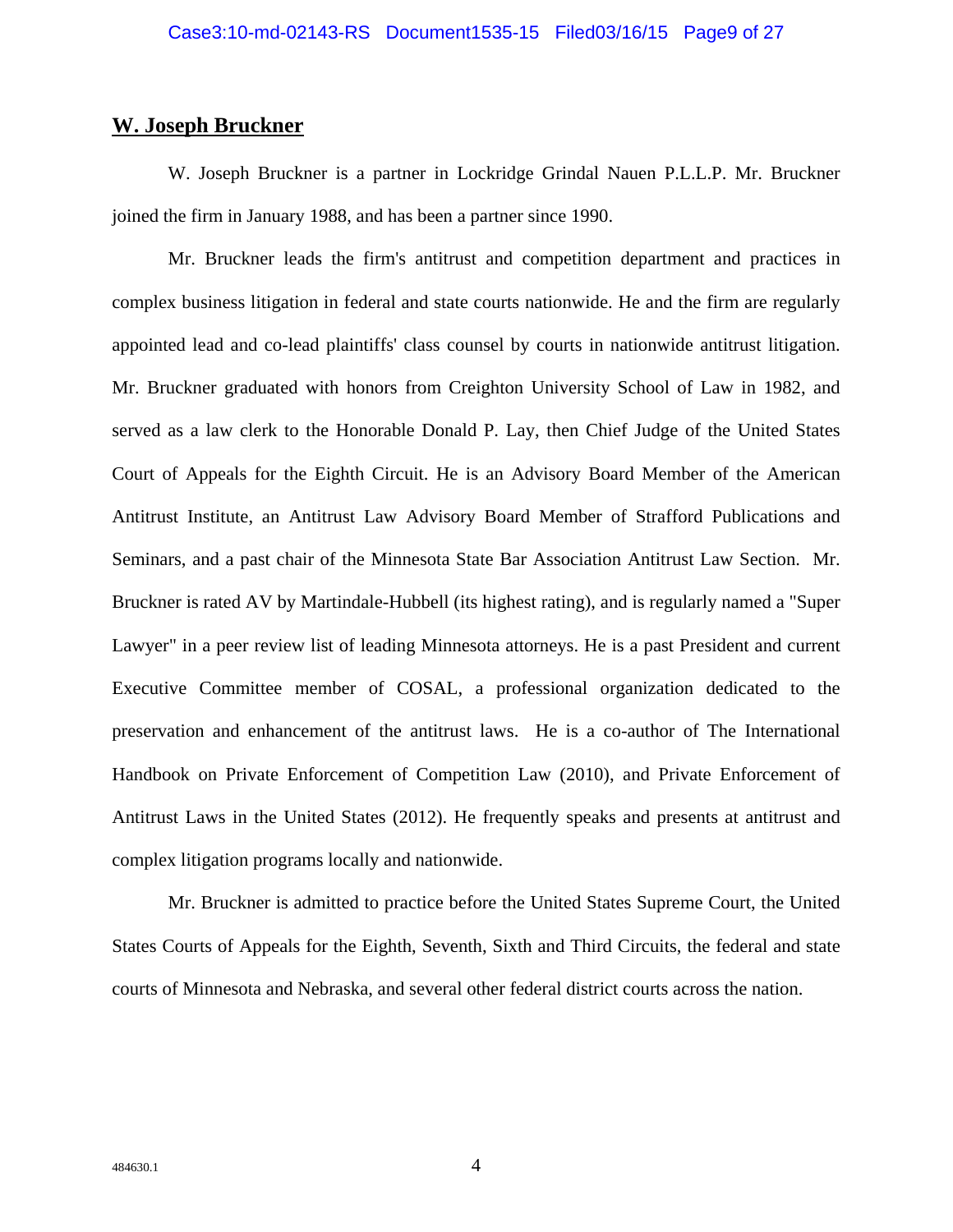### **Antitrust Practice**

Since 1988, Mr. Bruckner has devoted his practice to prosecuting antitrust class actions

and has been counsel of record in the following cases, among others:

#### **Plaintiffs' Lead Counsel:**

- *In re Potash Antitrust Litig. (II)*, Civil No. 1:08-md-06910 (N.D. Ill.) Plaintiffs' Co-Lead Counsel;
- *Precision Associates, Inc. v. Panalpina World Transport (Holding) Ltd., et al.,* Civil No. 1:08-cv-42-JG-VVP (E.D.N.Y.);
- *In re Wholesale Grocery Products Antitrust Litigation,* MDL No. 2090, Case No. 0:09-md-2090 (D. Minn.) – Plaintiffs' Co-Lead and Liaison Counsel;
- *In re Flat Glass (II) Antitrust Litig.*, Civil No. 2:08-mc-180 (W.D. Pa.) Plaintiffs' Co-Lead Counsel;
- *In re High Pressure Laminates Antitrust Litig.,* MDL No. 1368 (S.D.N.Y.) – Sub-Class Lead Counsel;
- *Inquivosa et al. v. Ajinomoto Co., et al.,* Civil No. 03-2997 PAM (D. Minn.) (related to *In re Monosodium Glutamate Antitrust Litig.*) – Plaintiffs' Co-Lead Counsel;
- *In re Monosodium Glutamate Antitrust Litig.,* MDL No. 1328 (D. Minn.) Plaintiffs' Co-Lead Counsel;
- *In re Pressure Sensitive Labelstock Antitrust Litig.,* MDL No. 1556 (M.D. Pa.) – Plaintiffs' Co-Lead Counsel; and
- *In re Urethane Antitrust Litig.,* MDL No. 1616 (D. Kan.) Plaintiffs' Co-Lead Counsel.

### **Plaintiffs' Executive Committee or Committee Chair:**

- *In re Cathode Ray Tube (CRT) Antitrust Litig.,* MDL No. 1917 (N.D. Cal.) – Plaintiffs' Executive Committee;
- *In re Digital Music Antitrust Litig.*, Master File No. 1:06-md-01780-LAP (S.D.N.Y.) – Discovery Committee Chair;
- *In re Ethylene Propylene Diene Monomer (EPDM) Antitrust Litig.,* MDL No. 1542 (D. Conn.) – Discovery Committee Chair;
- *In re Hydrogen Peroxide Antitrust Litig.,* MDL No. 1682 (E.D. Pa.) Discovery Committee Chair;
- *Kleen Products LLC, et al. v. Packaging Corporation of America, et al. (Containerboard Antitrust Litig.),* Case No. 1:10-cv-5711 (N.D. Ill.) Plaintiffs' Executive Committee;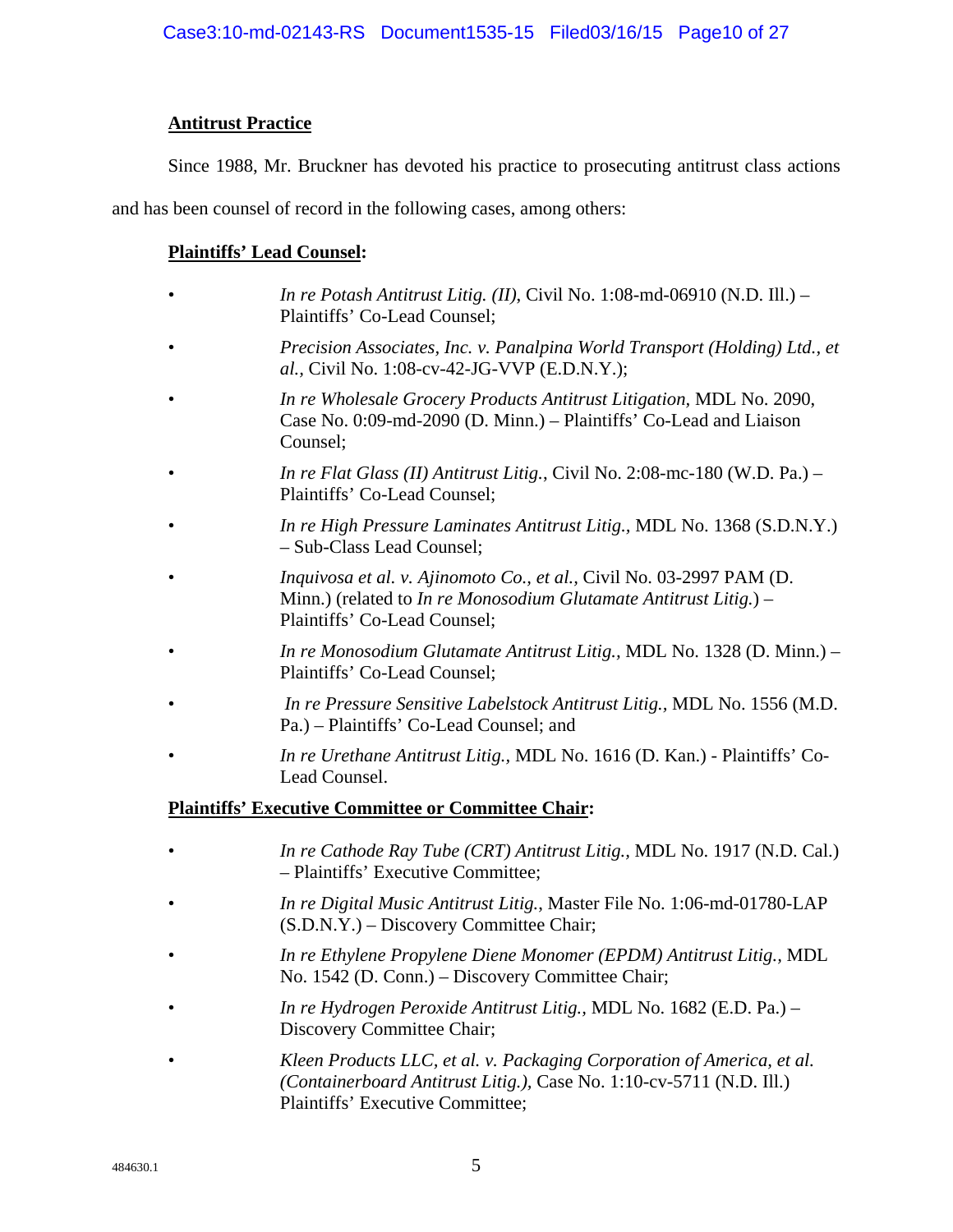- *In re Linerboard Antitrust Litig.*, MDL No. 1261 (E.D. Pa.) Plaintiffs' Executive Committee;
- *In re LTL Shipping Services Antitrust Litig.,* MDL No. 1895, (N.D. Ga.) Briefing Committee Chair;
- *In re Microcrystalline Cellulose Antitrust Litig.,* MDL No. 1402 (E.D. Pa.) – Lead Counsel for Vitamins Purchaser Class;
- *In re NBR Antitrust Litig.,* Civil No. 03-1898 (W.D. Pa.) Committee Chair; and
- *In re Payment Card Interchange Fee and Merchant Discount Antitrust Litig.,* MDL No. 1720 (E.D.N.Y.) - Plaintiffs' Executive Committee.

### **Other Antitrust Matters:**

- *In re Aluminum Warehousing Antitrust Litig.*, Case No. 1:13-md-02481  $(S.D.N.Y.)$
- *In re Automotive Parts Antitrust Litig.,* MDL No. 2311 (E.D. Mich.);
- *In re Automotive Refinishing Paint Antitrust Litig.,* MDL No. 1426 (E.D. Pa.);
- *In re Aftermarket Filters Antitrust Litig.*, MDL No. 1957 (N.D. Ill.);
- *In re Blood Reagents Antitrust Litig.*, MDL No. 2081;
- *In re Capacitors Antitrust Litig.*, Case No. 3:14-cv-03264 (N.D. Cal.);
- *In re Chocolate Confectionary Antitrust Litig.,* MDL No. 1935 (M.D. Pa.);
- *In re Crude Oil Commodity Futures Litig.,* Case No. 1:11-cv-3600 (S.D. N.Y.);
- *In re Domestic Drywall Antitrust Litigation*, Case No. 2:13-md-02437 (E.D. Pa.)
- *In re Dynamic Random Access Memory (DRAM) Antitrust Litig.,* Case No. M:02-cv-1486 (N.D. Cal.);
- *In re Electronic Books Antitrust Litig.,* Case No. 1:11-md-2293 (S.D. N.Y.), MDL Docket No. 2293;
- *In re Fasteners Antitrust Litig.,* MDL No. 1912, (E.D. Pa.);
- *In re Flash Memory Antitrust Litig.*, Case No. 4:07-cv-86 (N.D. Cal.);
- *In re Flat Glass (I) Antitrust Litig.,* MDL No. 1200 (W.D. Pa.);
- *In re Foundry Resins Antitrust Litig.,* Case No. 2:04-md-1638, (S.D. Ohio);
- *In re Keurig Green Mountain Single-Serve Coffee Antitrust Litigation*, MDL No. 2542 (S.D. N.Y.);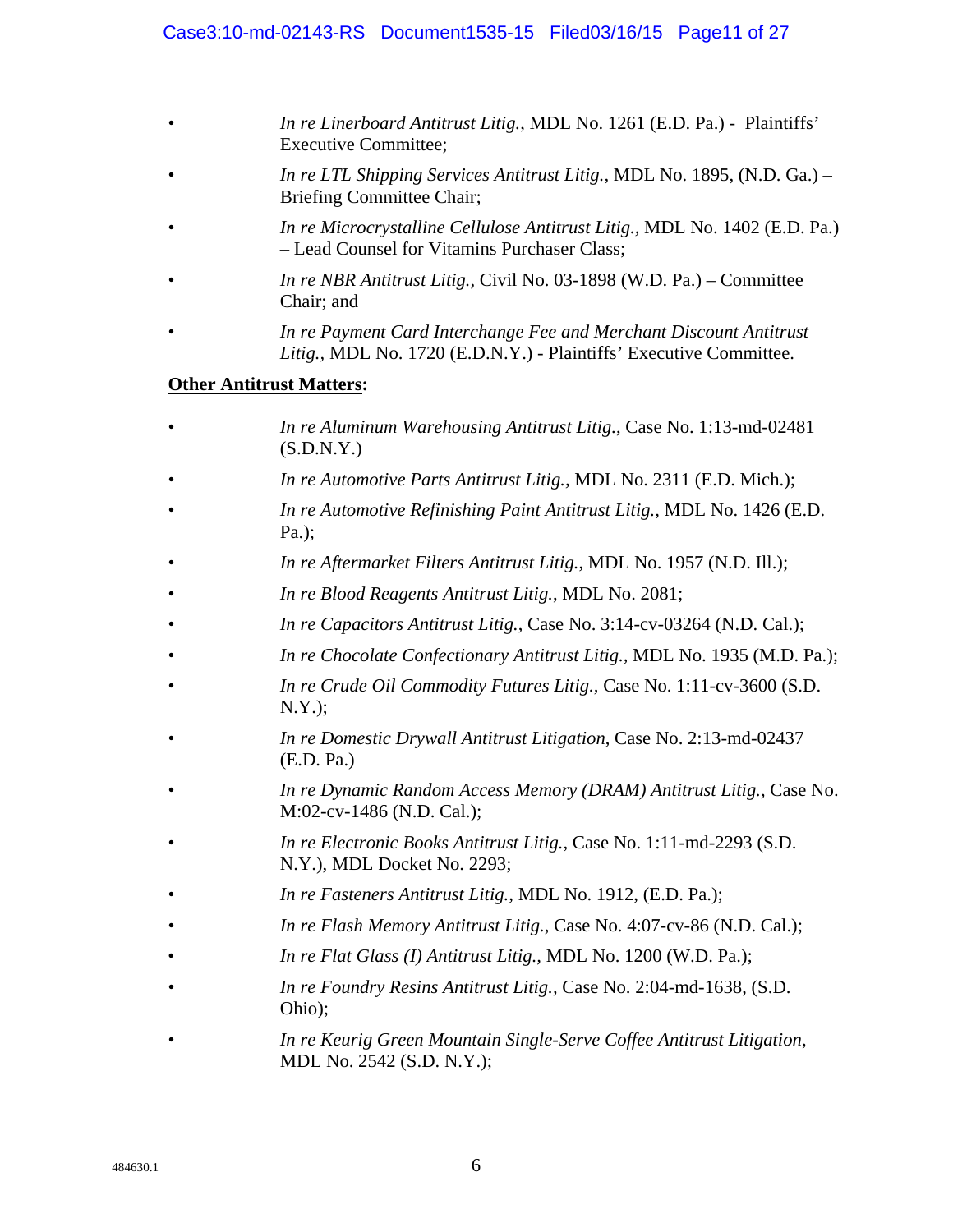#### Case3:10-md-02143-RS Document1535-15 Filed03/16/15 Page12 of 27

- *In re Korean Air Lines Co., Ltd. Antitrust Litig.,* MDL No. 1891 (C.D. Cal.);
- *In re Libor-Based Financial Instruments Antitrust Litig.*, Case No. 1:11 md-2262 (S.D. N.Y.); MDL 2262;
- *In re Lithium Batteries Antitrust Litig.*, MDL No. 2420 (N.D. Cal.);
- *In re National Collegiate Athletic Association Athletic Grant-In-Aid Cap Antitrust Litigation*, MDL No. 2541 (N.D. Cal.);
- *In re Optical Disk Drive Products Antitrust Litig.,* MDL No. 2143, Case No. 3:10-md-2143 (ND Calif.);
- *In re OSB Antitrust Litig.,* Civil No. 2:06-cv-0826-PD (E.D. Pa.);
- *In re Packaged Ice Antitrust Litig.,* MDL No. 1952, (E.D. Mich.);
- *In re Pre-Filled Propane Tank Antitrust Litig.*, MDL No. 2567 (W.D. Mo.);
- *In re Processed Egg Products Antitrust Litig.*, MDL No. 2002 (E.D. Pa.);
- *In re Publication Paper Antitrust Litig.,* Civil No. 3:04-md-1631 (SRU) (D. Conn.);
- *In re Static Random Access Memory (SRAM) Antitrust Litig.,* MDL No. 1819 (N.D. Cal.);
- *In re TFT-LCD (Flat Panel) Antitrust Litig.,* MDL No. 1827 (N.D. Cal.);
- *The Shane Group, Inc., et al. v. Blue Cross Blue Shield of Michigan*, Case No. 2:10-cv-14360 (E.D. Mich.); and
- *In re Transpacific Passenger Air Transportation Antitrust Litig.*, Case No. 3:07-cv-5634 (N.D. Cal.).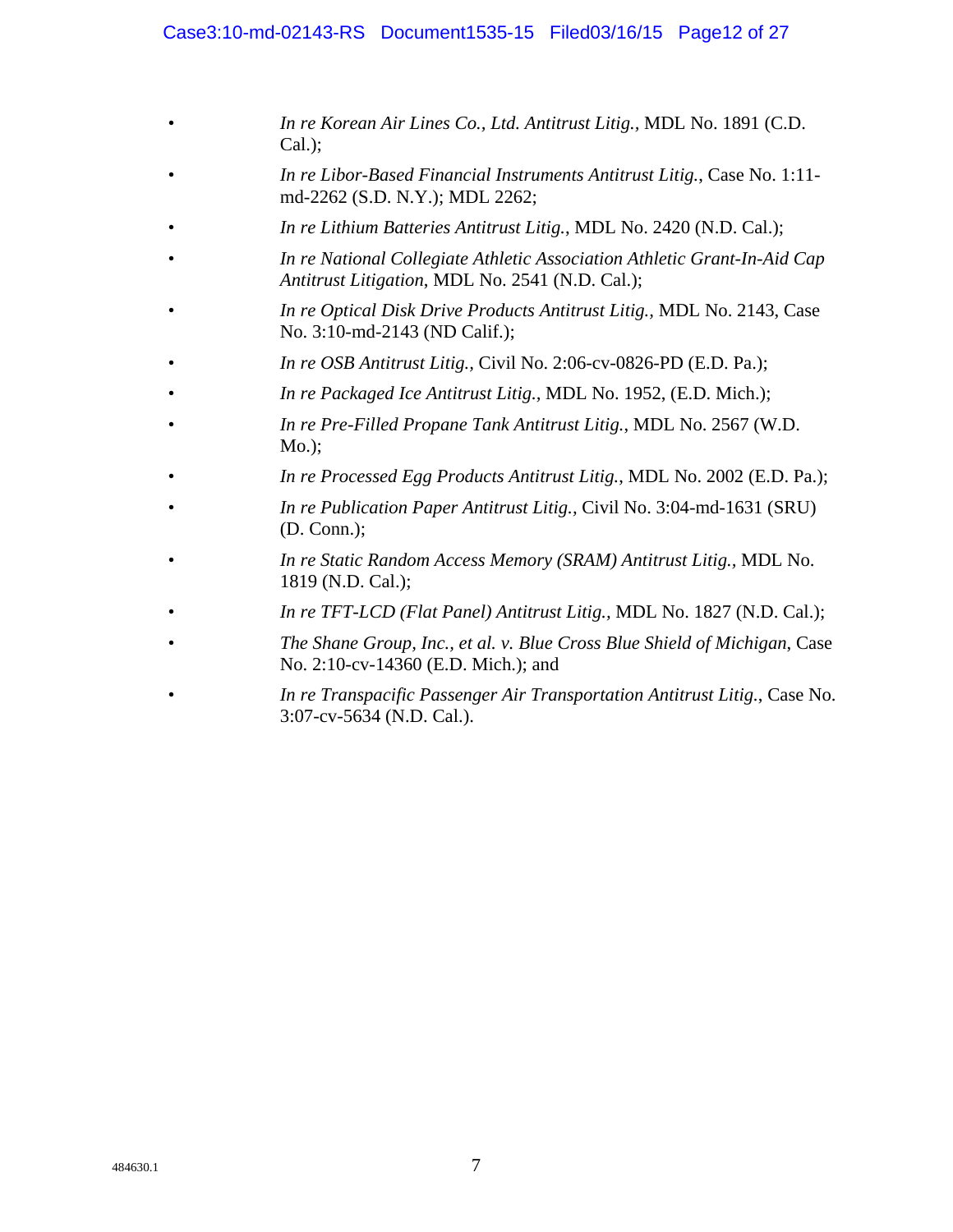## **Richard A. Lockridge**

 Richard A. Lockridge is a partner in Lockridge Grindal Nauen P.L.L.P. He is a graduate of the University of Iowa Law School (J.D., *with high distinction*, 1974) where he served as Managing Editor of the *Iowa Law Review*. Thereafter, from 1974 to 1976, he served as a law clerk to the Honorable Myron H. Bright of the United States Court of Appeals for the Eighth Circuit. From 1976 to 1978, he handled civil litigation as a Minnesota Special Assistant Attorney General.

 During more than thirty years of practice, Mr. Lockridge has been continuously active in class action and other complex litigation, including the following cases in which he has been lead or co-lead counsel:

- *David L. Antonson, et al. v. Leon H. Robertson, et al.* (American Carriers Securities Litig.) Civil No. 88-2567 (D. Kan.);
- *In re Baycol Products Litig.,* MDL No. 1431 (D. Minn.);
- *Benacquisto, et al. v. American Express Financial Corp. et al.,* Master File No. 00-1980 (D. Minn.), Civil Action No. 96-18477 (Henn. Cty. Dist. Ct.) (insurance class action);
- *In re Catfish Antitrust Litig.,* MDL No. 928 (N.D. Miss.);
- *In re Citi-Equity Group, Inc. Securities Litig.,* Master File No. 3-94-1024 (D. Minn.);
- *In re Digi International Inc. Securities Litig.,* Master File No. 97-5 (D. Minn.);
- *In re Flat Glass Antitrust Litigation (II),* MDL No. 1942 (W.D. Pa.);
- *George Guenther, et al. v. Cooper Life Sciences, et al.* (Cooper Life Sciences Securities Litig.), No. C 89-1823 MHP (N.D. Cal.);
- *In re LaserMaster Technologies, Inc. Securities Litig.,* Master File No. 4- 95-631 (D. Minn.);
- *Lockwood Motors, Inc., et al. v. General Motors Corporation,* Master File No. 3-94-1141 (D. Minn);
- *In re Lutheran Brotherhood Variable Insurance Products Co. Sales Practices Litig.,* MDL No. 1309 (D. Minn.);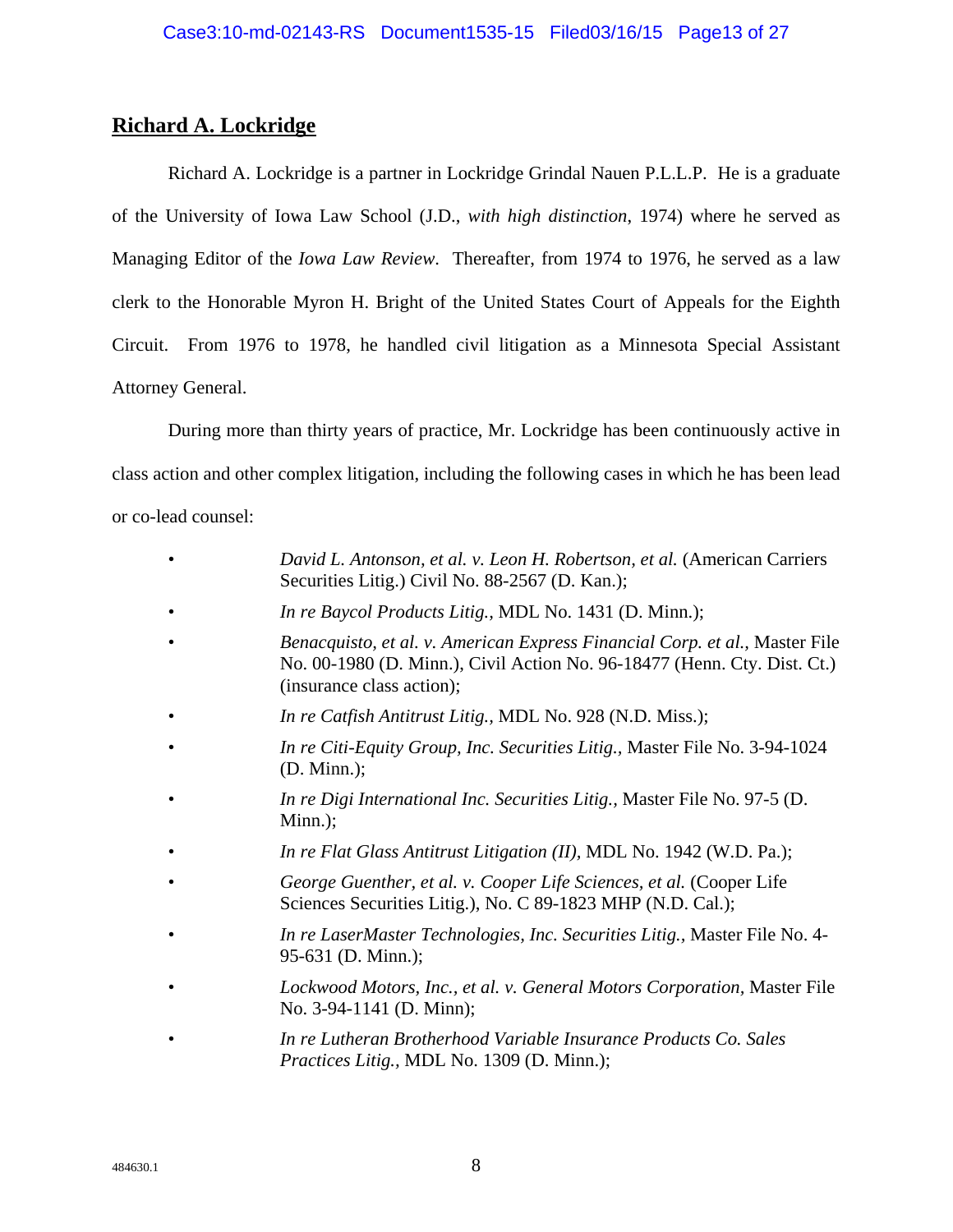#### Case3:10-md-02143-RS Document1535-15 Filed03/16/15 Page14 of 27

- *Meyers v. The Guardian Life Insurance Company of America, Inc. Litig.,* Civil No. 2:97CV35-D-B (N.D. Miss.);
- *In re Microcrystalline Cellulose Antitrust Litig.,* MDL No. 1402 (E.D. Pa.);
- *In re Monosodium Glutamate Antitrust Litig.,* MDL No. 1328 (D. Minn.);
- *In re New Steel Pails Antitrust Litig.,* Master File No. C-1-91-213 (S.D. Ohio);
- *In re Piper Funds, Inc. Institutional Government Income Portfolio Litig.,* Master File No. 3-94-587 (D. Minn.);
- *In re Polypropylene Carpet Antitrust Litig.,* MDL No. 1075 (N.D. Ga.);
- *In re Residential Doors Antitrust Litig.,* MDL No. 1039 (E.D. Pa.);
- *Richard J. Rodney, Jr., et al. v. KPMG Peat Marwick,* No. 4-95-CIV-800 (D. Minn.);
- *In re Select Comfort Corporation Securities Litig.,* Master File No. 99-884 (D. Minn.);
- *Gary G. Smith, et al. v. Little Caesar Enterprises, Inc., et al.* (Little Caesar Franchise Litig.), Civil No. 93 CV 74041 DT (E.D. Mich.);
- *Alan B. Spitz and Linda Spitz, and Ann Novacheck v. Connecticut General Life Insurance Company*, MDL No. 1136 (C.D. Cal.);
- *In re Steel Drums Antitrust Litig.,* MDL No. 887 (S.D. Ohio);
- *In re Summit Medical Systems, Inc. Securities Litig.,* Master File No. 97- 558 (D. Minn.); and
- *In re Unisys Savings Plan Litig.,* Master File No. 91-3067 (E.D. Pa.).

Mr. Lockridge also is or has been involved in the following litigation:

- *In re ADC Telecommunications, Inc. Shareholders Litig.,* No. 27-cv-10- 17053 (Henn. Cty. Dist. Ct.);fishbein
- *In re Air Cargo Shipping Services Antitrust Litig.,* Civil No. 1:06-md-1775-CBA-VVP (E.D.N.Y.);
- *American Telephone and Telegraph Antitrust Litig.,* Civil Action No. 81- 2623 (D.D.C.);
- *In re AOL Time Warner Securities Litig.,* MDL No. 1500 (S.D.N.Y.);
- *Aviva Partners, LLC, v. Navarre Corp., et al.,* Master File No. 05-1151 (D. Minn.);
- *In re Bioplasty Securities Litig.,* Master File No. 4-91-689 (D. Minn.);
- *Chemical Distribution, Inc., et al. v. Akzo Nobel Chemicals, et al.,* MDL No. 1226 (N.D. Cal.);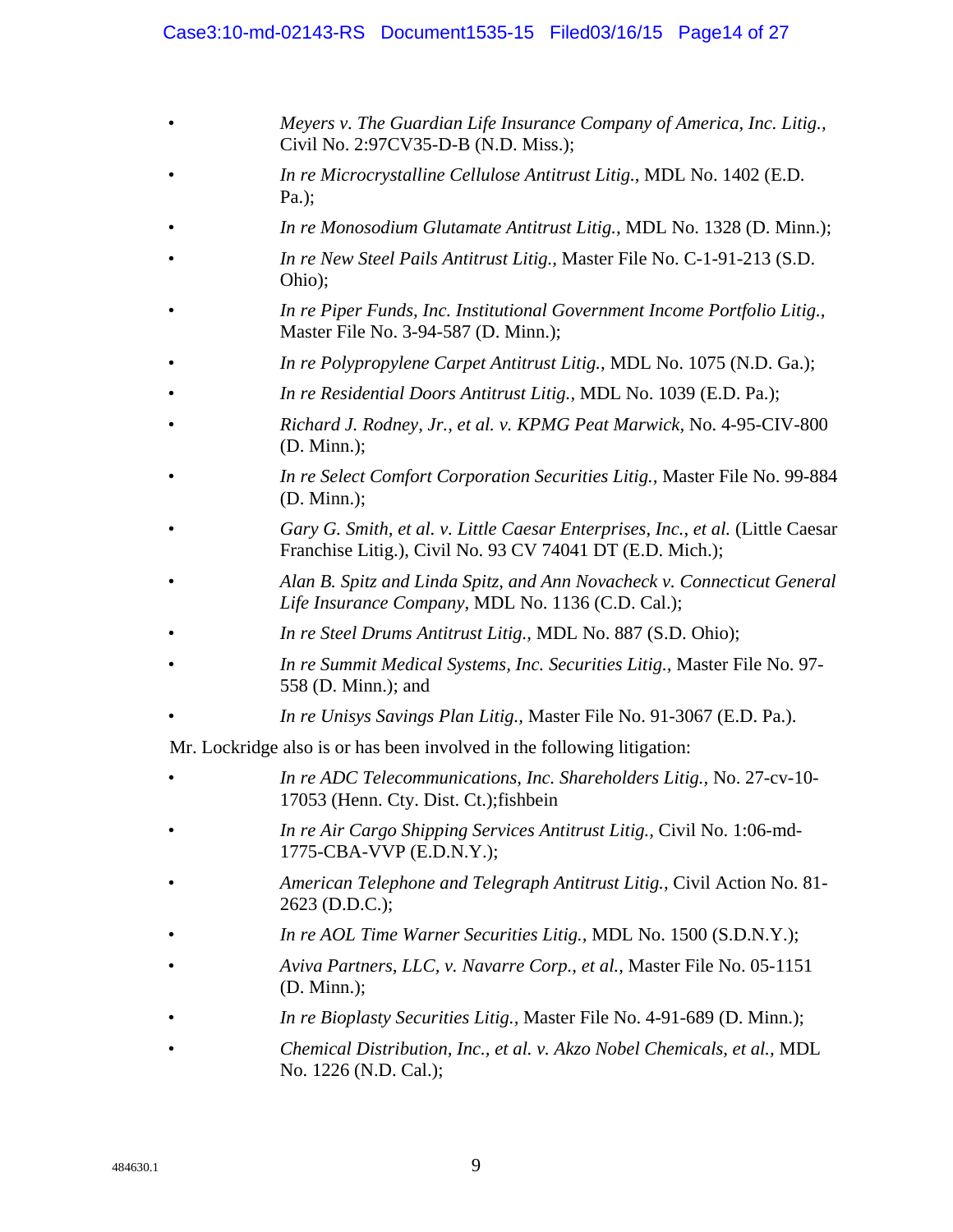#### Case3:10-md-02143-RS Document1535-15 Filed03/16/15 Page15 of 27

- *In re Chronimed Inc., Securities Litig.,* Master File No. 01-1092 (D. Minn.);
- *In re Commodity Exchange, Inc., Silver Futures and Options Trading Litigation*, Case No. 1:11-md-2213-RPP (S.D.N.Y.);
- *In re Connecticut General Life Insurance Co. Premium Litig.,* MDL No. 1336 (C.D. Cal.);
- *In re Countrywide Financial Securities Litigation* No. 07-CV-05295 (C.D. Cal.);
- *In re Credit Suisse AOL Securities Litig.,* Case No. 1:02-CV-12146-NG (D. Mass.);
- *Crosby v. Aid Association for Lutherans,* Master File No. 00-CV-2112 (D. Minn.);
- *In re Delphi Corporation Securities, ERISA, and Shareholder Derivative Litig.,* Master Case No. 05-md-1725 (E.D. Mich.);
- *Dixie Brewing Company, Inc. v. John Barth, Inc.* (In re Hops Antitrust Litig.), Civil No. 8404434 (E.D. Pa.);
- *In re Domestic Air Transportation Antitrust Litig.,* MDL No. 861 (N.D. Ga.);
- *Durocher v. American Family Life Insurance Co.,* Case No. 97-CV-292 (Marinette Cty. Dist. Ct.);
- *In re Endotronics Securities Litig.,* Master File No. 4-87-130 (D. Minn.);
- *In re Federal National Mortgage Association Securities, Derivative and ERISA Litig.,* MDL No. 1668 (D.D.C.);
- *Fink v. Rainforest Café,* No. MC 00-451 (Henn. Cty. Dist. Ct.);
- *In re Flat Glass (I) Antitrust Litig.,* MDL No. 1200 (W.D. Pa.) ;
- *Funeral Consumers Alliance, Inc., et al. v. Service Corporation International, et al.,* No. H-05-3394 (S.D. Tex.);
- *In re Guidant Corp. Implantable Defibrillators Products Liability Litig.,* MDL No. 1708 (DWF/AJB)(D. Minn.);
- *Haritos, et al. v. American Express Financial Advisors, Inc.,* 02-2255- PHX-PGR (D. Ariz.);
- *In re ICN/Viratek Securities Litig.,* 87 Civ. 4296 (S.D.N.Y.);
- *Johnson v. Kives* (K-Tel Securities Litig.), Master File No. 4-85-1216 (D. Minn.);
- *In re King Pharmaceuticals, Inc. Securities Litig.,* No. 2:03-CV-77 (E.D. Tenn.);
- *Kirk Dahl, et al. V. Bain Capital Partners, LLC, et al.* (Private Equity Antitrust Litigation) No. 07-CV-12388 (D. Mass);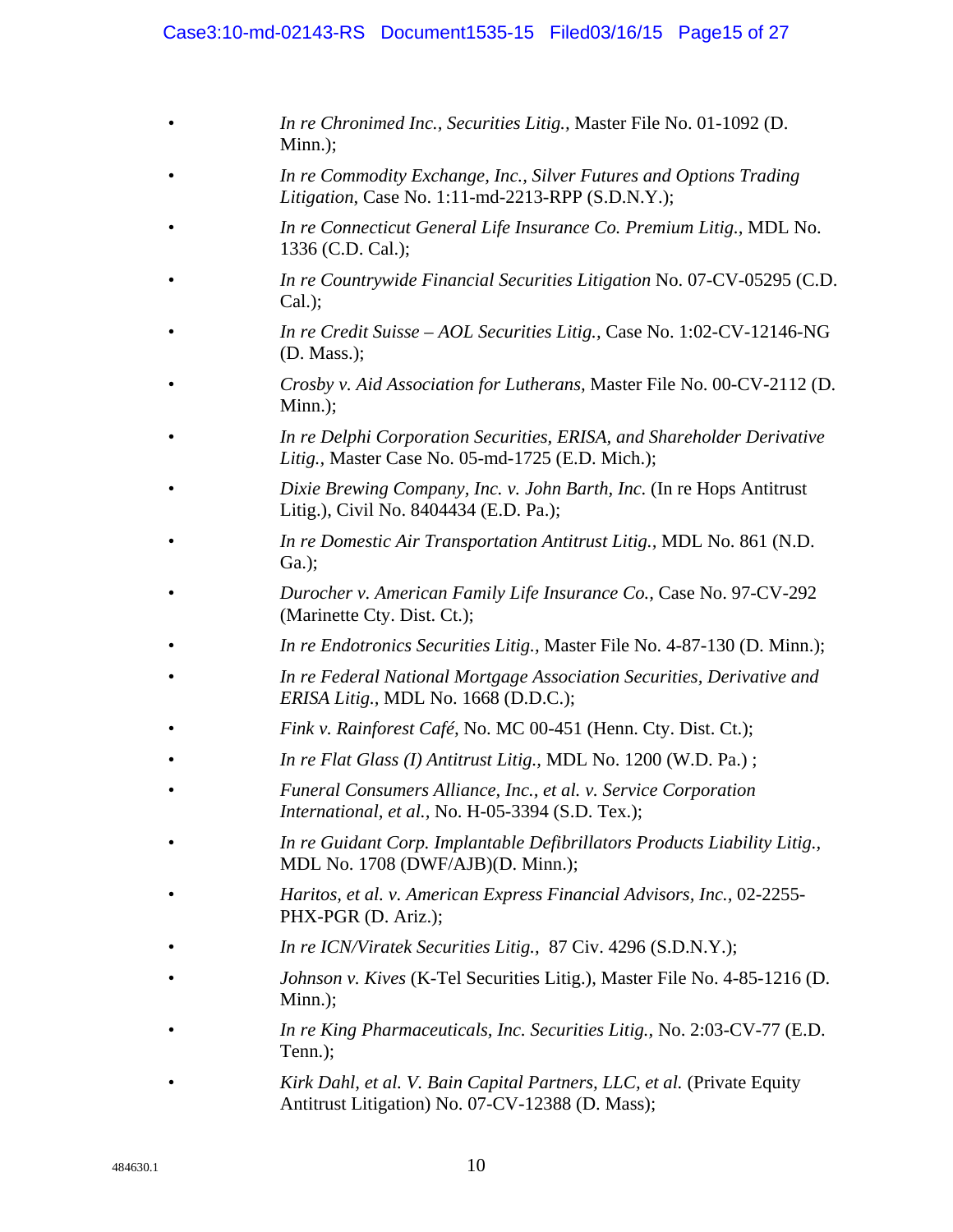#### Case3:10-md-02143-RS Document1535-15 Filed03/16/15 Page16 of 27

- *In re Korean Air Lines Co., Ltd. Antitrust Litig.,* MDL No. 1891 (C.D. Cal.);
- *John S. Lawrence v. Philip Morris Companies, Inc., et al.* (Philip Morris Securities Litig.), Civil No. 94-1494 (E.D.N.Y.);
- *In re Lease Oil Antitrust Litig.,* MDL No. 1166 (S.D. Tex.);
- *Leetate Smith, et al. v. Merrill Lynch & Co., et al.* (Orange County Bond Litig.), No. SACV-94-1063-LHM (EEx) (C.D. Cal.);
- *Glen Lewy 1990 Trust v. Investment Advisers, Inc., et al.,* No. CT-00- 17047 (Henn. Cty. Dist. Ct.);
- *Low Density Polyethylene Resin Antitrust Litig.,* No. 82 Civ. 1093 (S.D.N.Y.);
- *Marksman Partners, L.P., et al. v. Chantal Pharmaceutical Corporation, et al.,* Master File No. CV-96-0872-WJR (C.D. Cal.);
- *In re Medtronic, Inc. Implantable Defibrillator Products Liability Litig.,* MDL No. 1726 (JMR/AJB) (D. Minn.)
- *In re Merck & Co., Inc., Securities, Derivative & ERISA Litig.,* No. 3:05 cv-1151 (D.N.J.);
- *In re Meridia Products Liability Litig.,* MDL No. 1481 (N. D. Ohio);
- *In re Methionine Antitrust Litig.,* MDL No. 1311 (N.D. Cal.);
- *Steven S. Mitchell v. Thousand Trails, Inc.* (Thousand Trails Security Litig.), Civil No. C86-146 (W.D. Wash.);
- *In re Nasdaq Market-Maker Antitrust Litig.,* MDL No. 1023 (S.D.N.Y.);
- *Nelsen v. Craig-Hallum (Craig-Hallum Securities Litig.),* Master File No. 4-86-135 (D. Minn.);
- *Ohio Public Employees Retirement System, et al. v. Freddie Mac, et al.,* MDL No. 1584 (S.D.N.Y.) (Federal Home Loan Mortgage Corporation Securities Litig.);
- *In re OM Group, Inc. Securities Litig.,* No. 1:02 CV 2163 (N.D. Ohio);
- *In re Packaged Ice Antitrust Litig.,* MDL 1952, (E.D. Mich.);
- *In re Painewebber Securities Litig.,* 86 Civ. 6776 (S.D.N.Y.);
- *In re Payment Card Interchange Fee and Merchant Discount Antitrust Litig.,* MDL No. 1720 (E.D.N.Y.);
- *In Re Propulsid Products Liability Litig.,* MDL No. 1355 (E.D. La.);
- *In re Puerto Rican Cabotage Antitrust Litigation*, MDL No. 1960, Case No. 3:08-md-1960 (D. Puerto Rico);
- *In re Retek, Inc. Securities Litig.,* Master File No. 02-4209 (D. Minn.);
- *In re Rezulin Litig.,* MDL No. 1348 (S.D.N.Y.);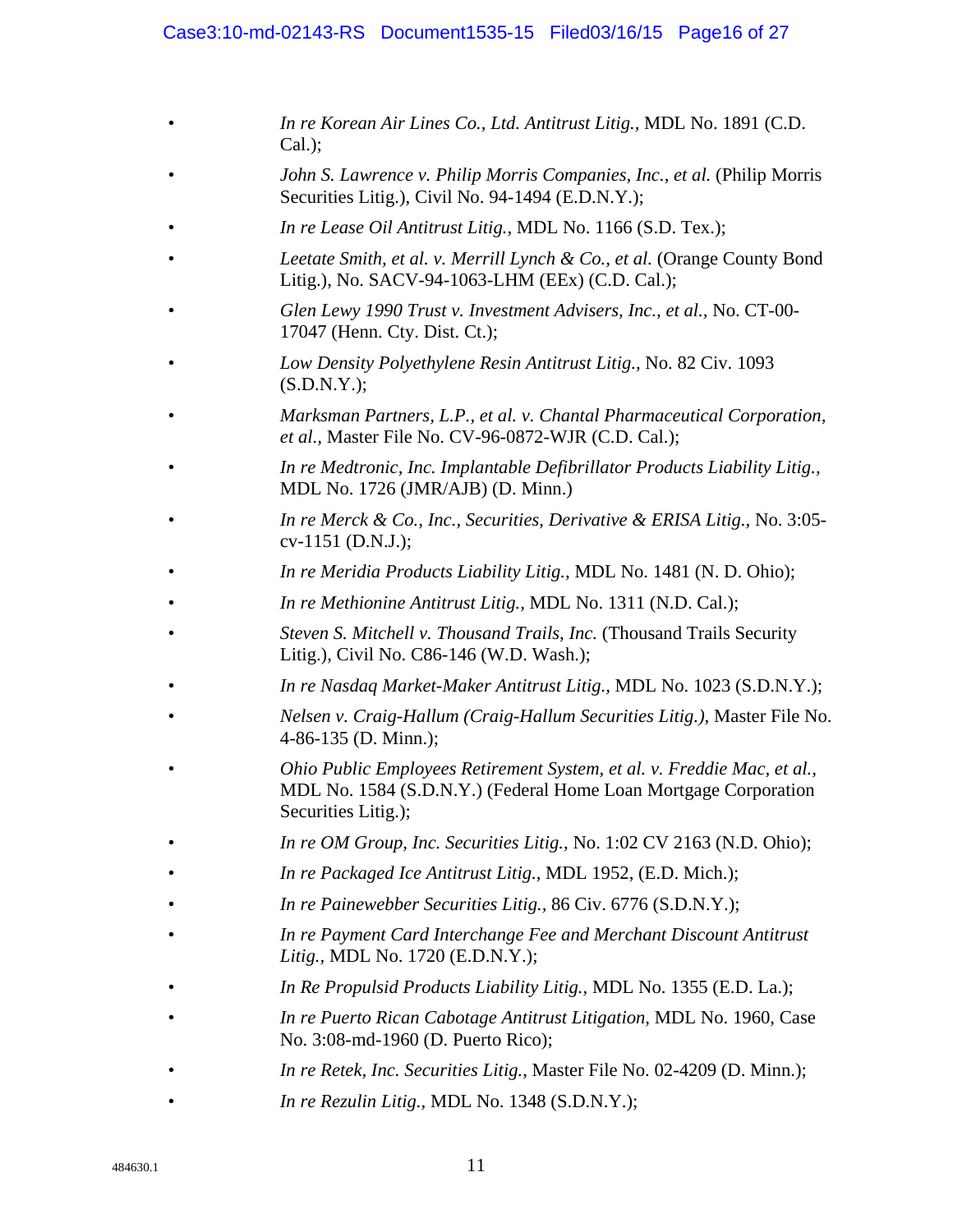#### Case3:10-md-02143-RS Document1535-15 Filed03/16/15 Page17 of 27

- *In re Riscorp, Inc. Securities Litig.,* Master File No. CV-96-2374-CIV-T-23A (M.D. Fla.);
- *Rodney v. OCA, Inc., et al.,* No. 05-2219 (E.D. La.);
- *In re Scientific-Atlanta, Inc. Securities Litig.,* No. 1:01-CV-1950 (N.D. Ga.);
- *In re Serzone Products Liability Litig.,* MDL No. 1477 (S.D. W. Va.);
- *Spencer v. Comserv Corporation* (Comserv Securities Litig.), Master File No. 4-84-794 (D. Minn.);
- *In re Tamoxifen Citrate Antitrust Litig.,* MDL No. 1408 (E.D.N.Y.);
- *In re Telxon Securities Litig.,* No. 5:98-CV-2876 (N.D. Ohio);
- *In re Tricord Systems, Inc. Securities Litig.,* Master File No. 3-94-746(D. Minn.);
- *In re Tyco International, Ltd.,* ERISA Civil File No. 02-cv-1357 (D.N.H.);
- *In re Vioxx Product Liability Litig.,* MDL No.1657 (E.D.La.);
- *In re Western Union Money Transfer Litig.,* Master File No. CV 01 0335 (E.D.N.Y.);
- *William Stevenson, et al v. ev3, Inc. et al.* No 27-cv-13773 (Henn. Cty. Dist. Ct.);
- *In re Wirebound Box Antitrust Litig.,* MDL No. 793 (D. Minn.); and
- *In re Worldcom, Inc. Securities Litig.,* No. 02-CV-3288 (S.D.N.Y.).

 Mr. Lockridge acted as co-lead defense counsel for the target defendant in *Mid-State Oil v. Simonson Oil* (price fixing) Civil No. A3-79-18 (D.N.D.); plaintiff's counsel in *Superlines Co. v. E.W. Wylie Corp.,* 1981-2 Trade Cases (CCH) (D. Minn. 1981); and one of the defense counsel in *Ray Adduono v. World Hockey Association,* Master File No. 3-82-586 (D. Minn.).

 Mr. Lockridge spent one year in Houston, Texas working on the trial of the *Corrugated Container Antitrust Litigation*, MDL No. 310 (S.D. Tex.), a case which resulted in one of the largest verdicts (in excess of \$1 billion) ever awarded by a jury in antitrust litigation. He was also part of the plaintiffs' trial team for *In re High Pressure Laminates Antitrust Litigation*, MDL No. 1368 (S.D.N.Y.), which recently was tried in the Southern District of New York; a case in which settlements totaled over \$40 million.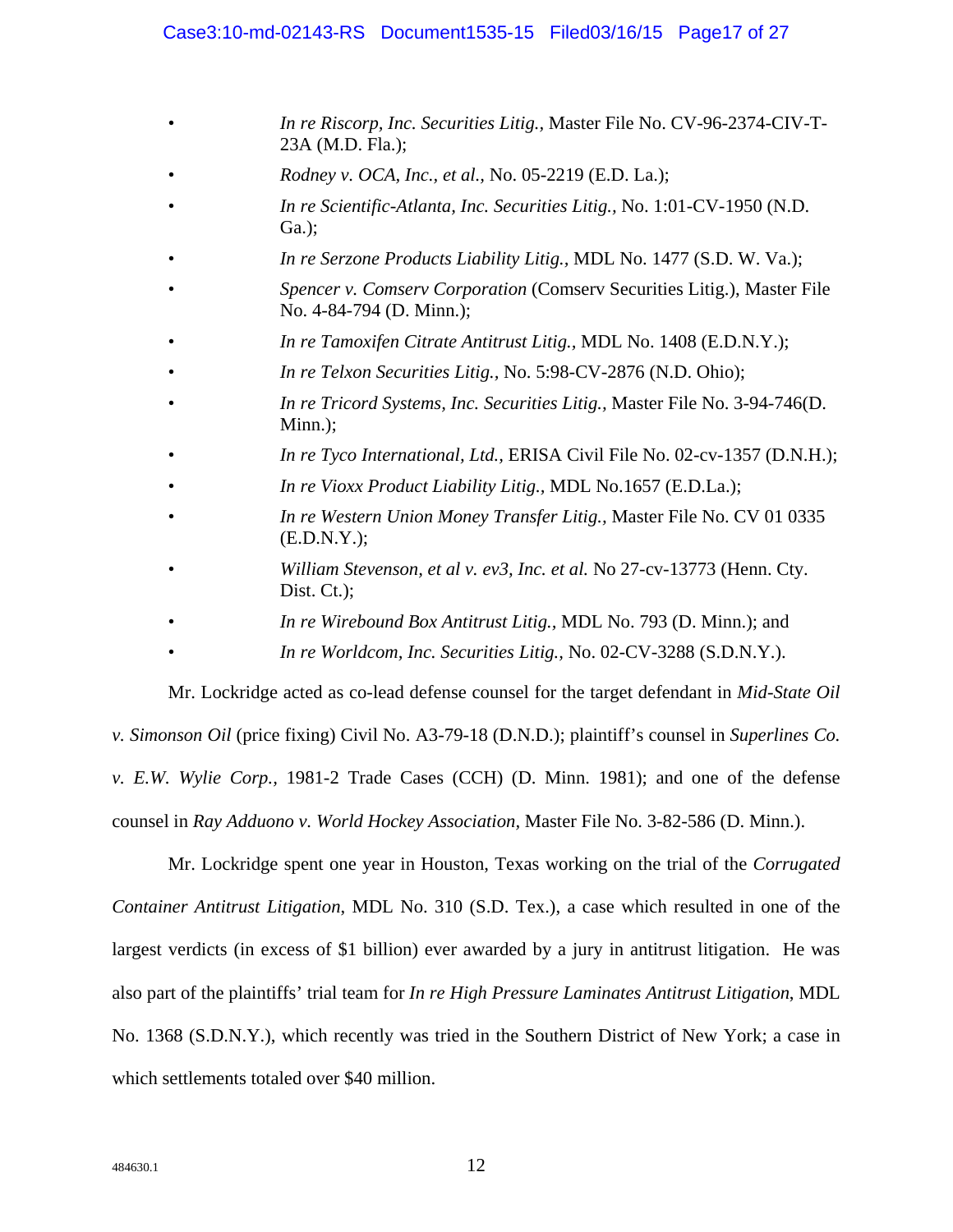### Case3:10-md-02143-RS Document1535-15 Filed03/16/15 Page18 of 27

 Mr. Lockridge also was one of the attorneys who successfully represented West Publishing Company in a monopolization and attempted monopolization case brought by West against Mead Corporation (the then owner of "LEXIS"), and in a monopolization and attempted monopolization case brought by Mead against West (the "LEXIS v. Westlaw" antitrust cases).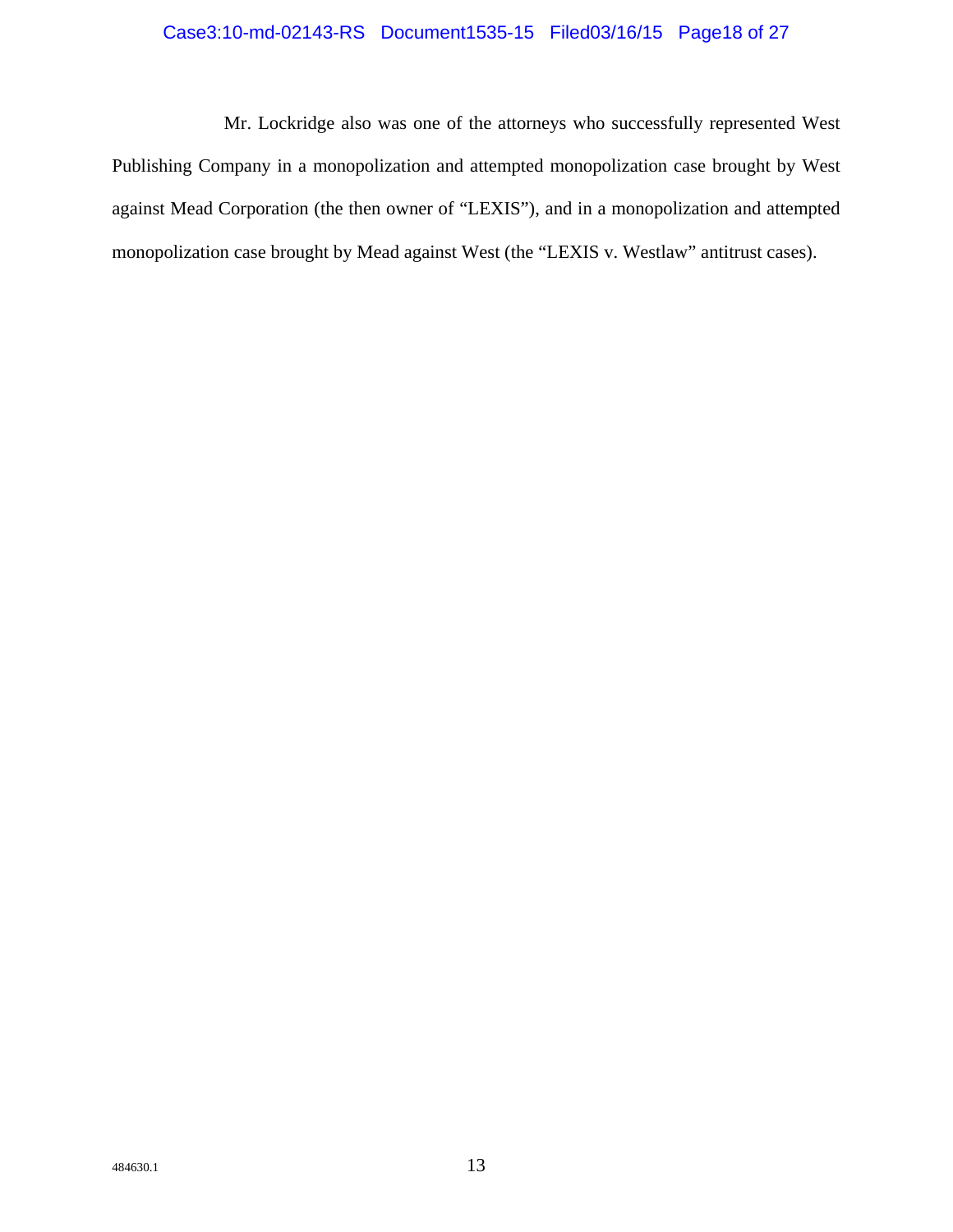## **Elizabeth R. Odette**

Elizabeth R. Odette is a partner in Lockridge Grindal Nauen PLLP as of January 1, 2015, and is a 2004 graduate of the University of St. Thomas School of Law. As a member of the founding class of the St. Thomas Law School, she assisted in the creation of Curriculum Standards as a student representative for the Curriculum Committee and founded the Student Newspaper, TommieLaw News. She is a 2001 cum laude graduate of the University of St. Thomas where she received her Bachelor of Arts Degree in Marketing Management. She was admitted to the Minnesota State Bar in 2004 and to the United States District Court for the District of Minnesota in 2005. She is a member of the Minnesota State and Hennepin County Bar Associations. Ms. Odette practices in the firm's complex and class action group in the areas of product liability, securities, and antitrust.

Since joining the firm she has been involved in the following complex matters:

- *In re AOL Time Warner Securities Litigation*, MDL No. 1500 (S.D.N.Y.);
- *In re Aredia and Zometa Products Liability Litigation*, Case No. 3:06-md-1760 (E.D. Tenn.);
- *In re Blood Reagents Antitrust Litigation,* MDL No. 2081, Case No. 2:09 md-2081 (E.D. Pa.);
- *In re Capacitors Antitrust Litig.*, Case No. 3:14-cv-03264 (N.D. Cal.);
- *In re Cathode Ray Tube (CRT) Antitrust Litig.,* MDL No. 1917 (N.D. Cal.);
- *In re Credit Suisse AOL Securities Litigation*, Case No. 1:02-CV-12146- NG (D. Mass.);
- *In re Flash Memory Antitrust Litigation*, Case No. 4:07-cv-86 (N.D. Cal.);
- *In re Graphics Processing Units (GPU) Antitrust Litig.,* MDL No. 1826 (N.D. Cal.);
- *In re Hawaiian and Guamanian Cabotage Antitrust Litigation*, MDL No. 1972 (W.D. Wash.);
- *In re Lithium Batteries Antitrust Litig.*, MDL No. 2420 (N.D. Cal.);
- *In re National Collegiate Athletic Association Athletic Grant-In-Aid Cap Antitrust Litigation*, MDL No. 2541 (N.D. Cal.);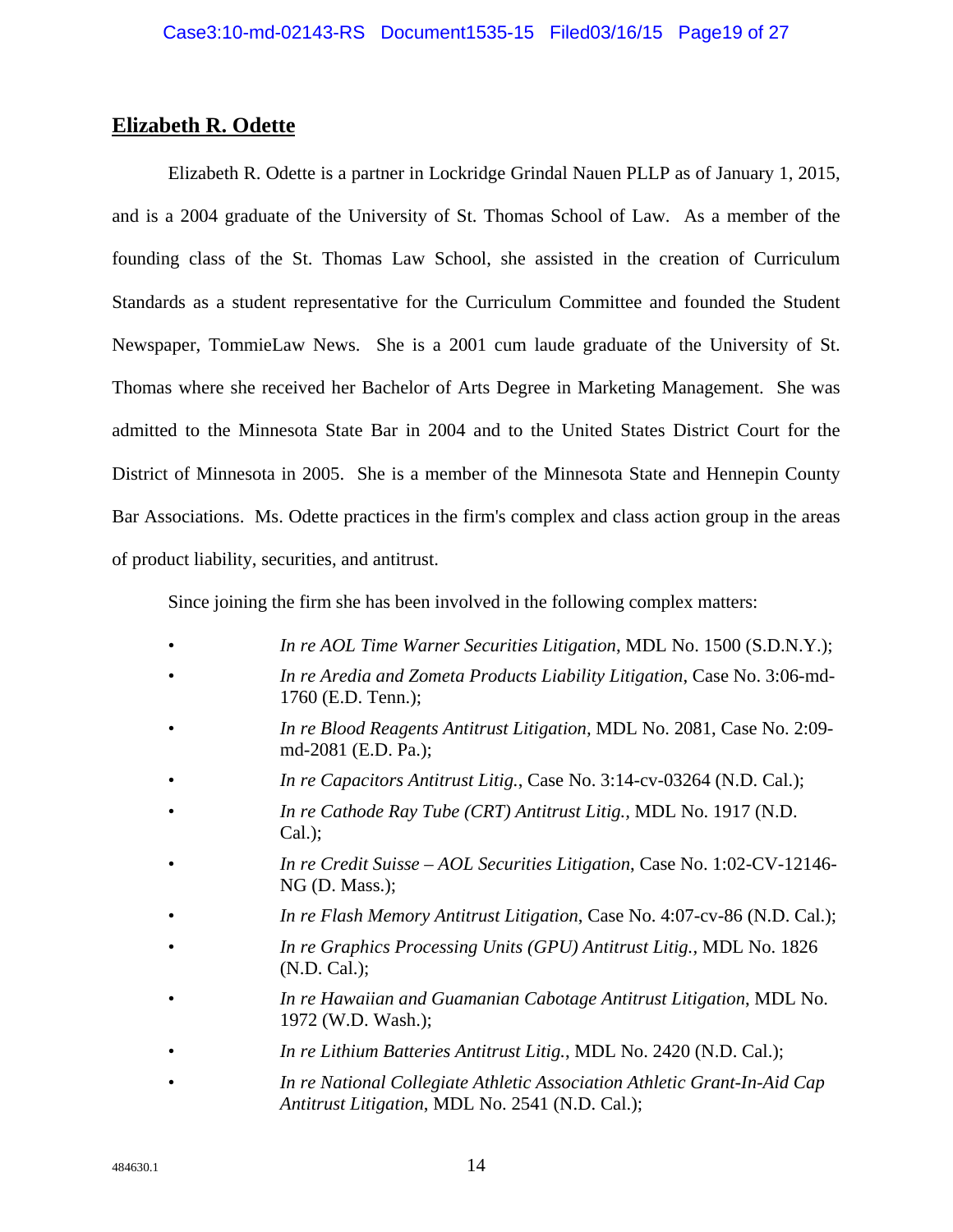- *In re Optical Disk Drive Products Antitrust Litigation,* MDL No. 2143, Case No. 3:10-md-2143 (N.D. Calif.);
- *In re OSB Antitrust Litigation*, No. 06-826 (E.D. Pa.);
- *In re Plasma-Derivative Protein Therapies Antitrust Litigation,* MDL No. 2109, Case No. 1:09-cv-7666 (N.D. Ill.);
- *In re Processed Egg Products Antitrust Litigation*, MDL No. 2002 (E.D. Pa.);
- *In re Puerto Rican Cabotage Antitrust Litigation*, MDL No. 1960;
- *In re Scientific-Atlanta, Inc. Securities Litigation*, No. 1:01-CV-1950 (N.D. Ga.);
- *In re Static Random Access Memory (SRAM) Antitrust Litig.,* MDL No. 1819 (N.D. Cal.);
- *In re TFT-LCD (Flat Panel) Antitrust Litig.,* MDL No. 1827 (N.D. Cal.);
- *In re Tyco International, Ltd., ERISA Civil File No. 02-cv-1357 (D. NH);*
- *In re Vioxx Product Liability Litigation*, MDL No. 1657 (E.D.La.); and
- *In re Wholesale Grocery Products Antitrust Litigation,* MDL No. 2090, Case No. 0:09-md-2090 (D. Minn.).

Ms. Odette was part of the direct purchaser plaintiffs' trial team in *In re OSB Antitrust Litigation*, focusing on admission of evidence, as well as defendant-specific issues. The case settled shortly before trial, with settlements totaling approximately \$120 million.

Ms. Odette has actively participated on the trial team in the following cases: *Stevens v. Novartis Pharmaceuticals Corp.*, Cause No. DV-08-100, District Court Missoula County, Montana (\$ 3.2M jury verdict for Plaintiff) and *Bessemer v. Novartis Pharmaceuticals Corp.*, MID-L-1835-08-MT, Superior Court of New Jersey, Law Division, Middlesex County (New Brunswick). She has also served on the trial team in remanded bell-weather cases out of the MDL *In re Aredia and Zometa Products Liability Litigation*, Case No. 3:06-md-1760 (E.D. Tenn.): *Fussman v. Novartis Pharmaceuticals Corp.*, No. 1:06CV149, United States District Court, M.D. North Carolina (Winston-Salem) (\$12.6M jury verdict for Plaintiff); *Hogan v. Novartis Pharmaceuticals Corp.*, No. 06CV0260, United States District Court, E.D. New York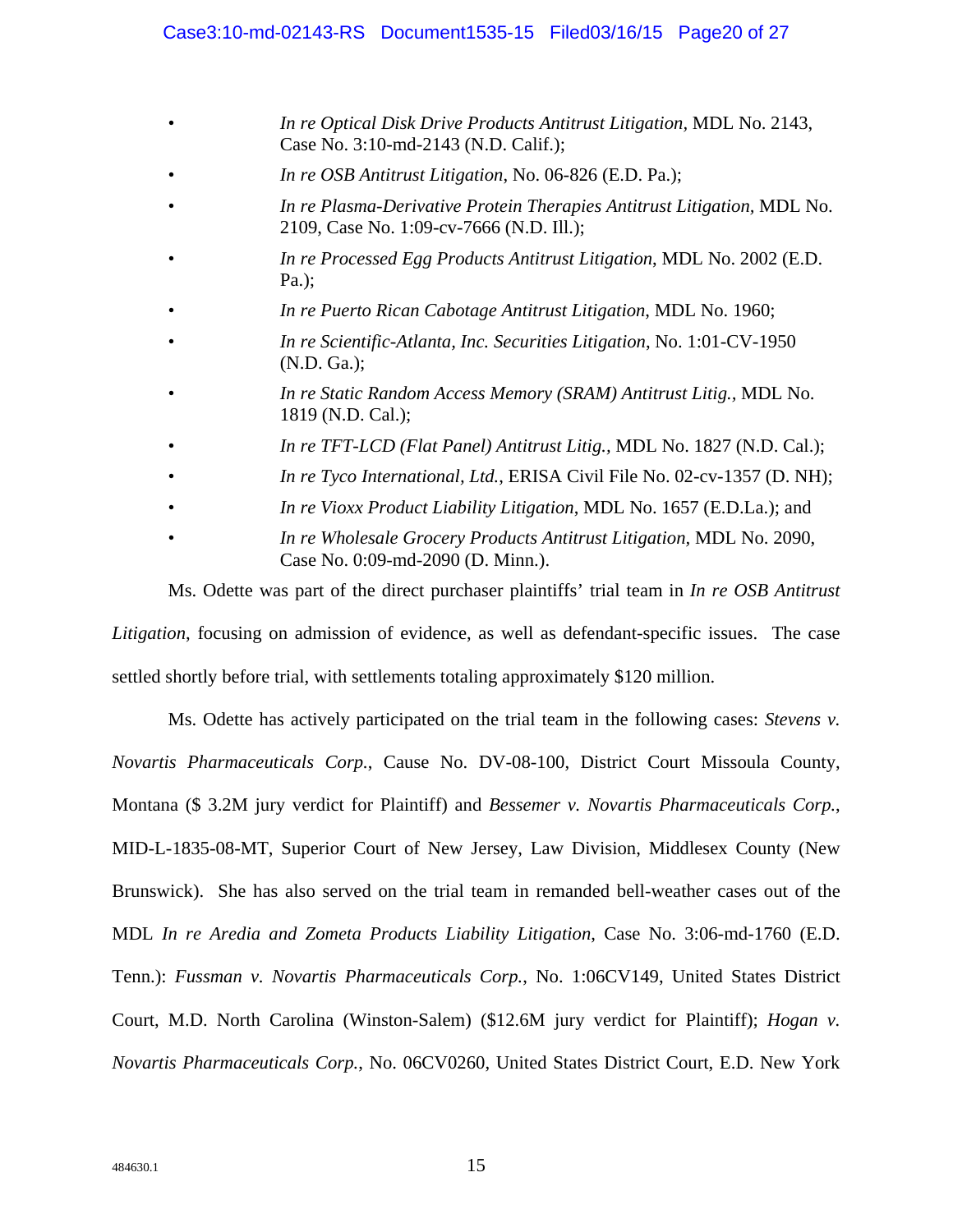(Brooklyn); and *Deutsch v. Novartis Pharmaceuticals Corp.*, No. 2:09-cv-04677-ADS-WDW, E.D. New York (Islip) (undisclosed settlement).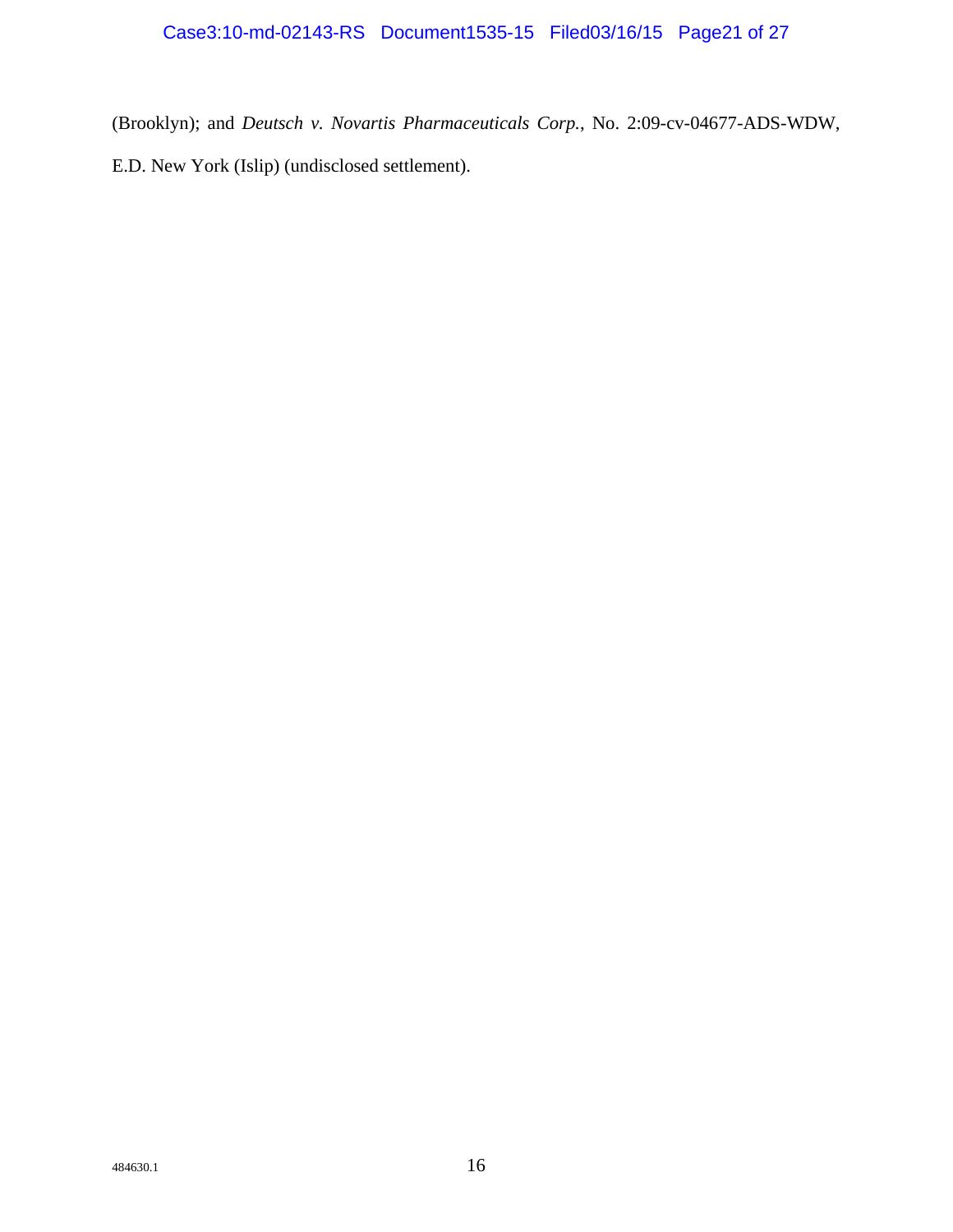#### **Craig S. Davis**

 Craig S. Davis is an associate with Lockridge Grindal Nauen P.L.L.P. He graduated from Washington and Lee University Law School in 1982. He is a 1979 graduate of Cornell University, where he received a Bachelor of Science Degree in Industrial and Labor Relations. He served as a law clerk to the Honorable William J. Nierengarten, in the Third Judicial District of Minnesota. He is admitted to practice before the state and federal courts of Minnesota, the United States Courts of Appeals for the Seventh and Eighth Circuits, and the United States Supreme Court. He has represented individuals and businesses in state and federal courts. In 2008, the National Institute of Trial Advocacy awarded him its Advocate designation. He is a member of the Minnesota and Hennepin County Bar Associations, and the Antitrust Council of the Minnesota State Bar Association's Antitrust Section.

Since joining Lockridge Grindal Nauen P.L.L.P., Mr. Davis has been involved in complex class action, antitrust, product liability and other litigation matters, including:

- *Precision Associates, Inc. v. Panalpina World Transport (Holding) Ltd., et al.,* Civil No. 1:08-cv-42-JG-VVP (E.D.N.Y.);
- *In re Bristol-Myers Squibb Co. Securities Litigation, No. 07-cv-7867* (S.D. NY);
- *In re Potash Antitrust Litig. (II)*, Civil No. 1:08-md-06910 (N.D. Ill.);
- *In re CertainTeed Corp. Roofing Shingle Products Liability Litigation*, MDL – 1817 (E.D. Pa.);
- *In re Kitec Plumbing Systems Products Liability Litigation*, MDL No. 2098 (N. D. Texas);
- *In re Optical Disk Drive Products Antitrust Litigation;* MDL No. 2143, Case No. 3:10-md-2143 (ND Calif.);
- *In re OSB Antitrust Litigation*, No. 06-826 (E.D. Pa.);
- *Schoenbaum v. E.I. DuPont De Nemours And Company*, No. 05-CV-1108 (E.D. Mo.) (antitrust);
- *In re Automotive Parts Antitrust Litigation*, No. 12-md-02311 (E.D. Mich.);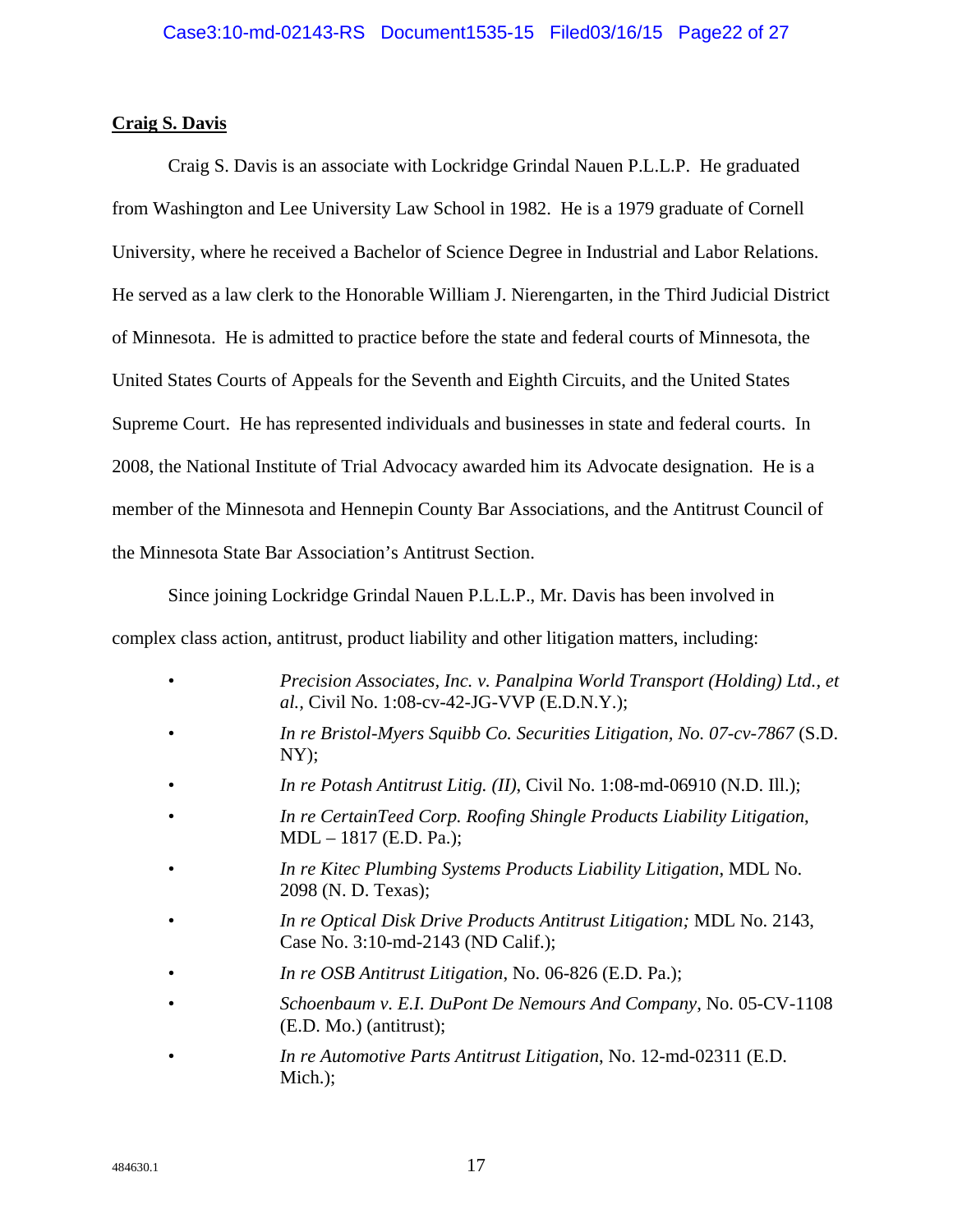Case3:10-md-02143-RS Document1535-15 Filed03/16/15 Page23 of 27

- *Kleen Products LLC v. Packaging Corp. of America,* No. 1:10-cv-05711 (N.D. Ill.); and
- *In re Zurn Pex Plumbing Products Liability Litigation*, No. 08-md-1958 (D. Minn.).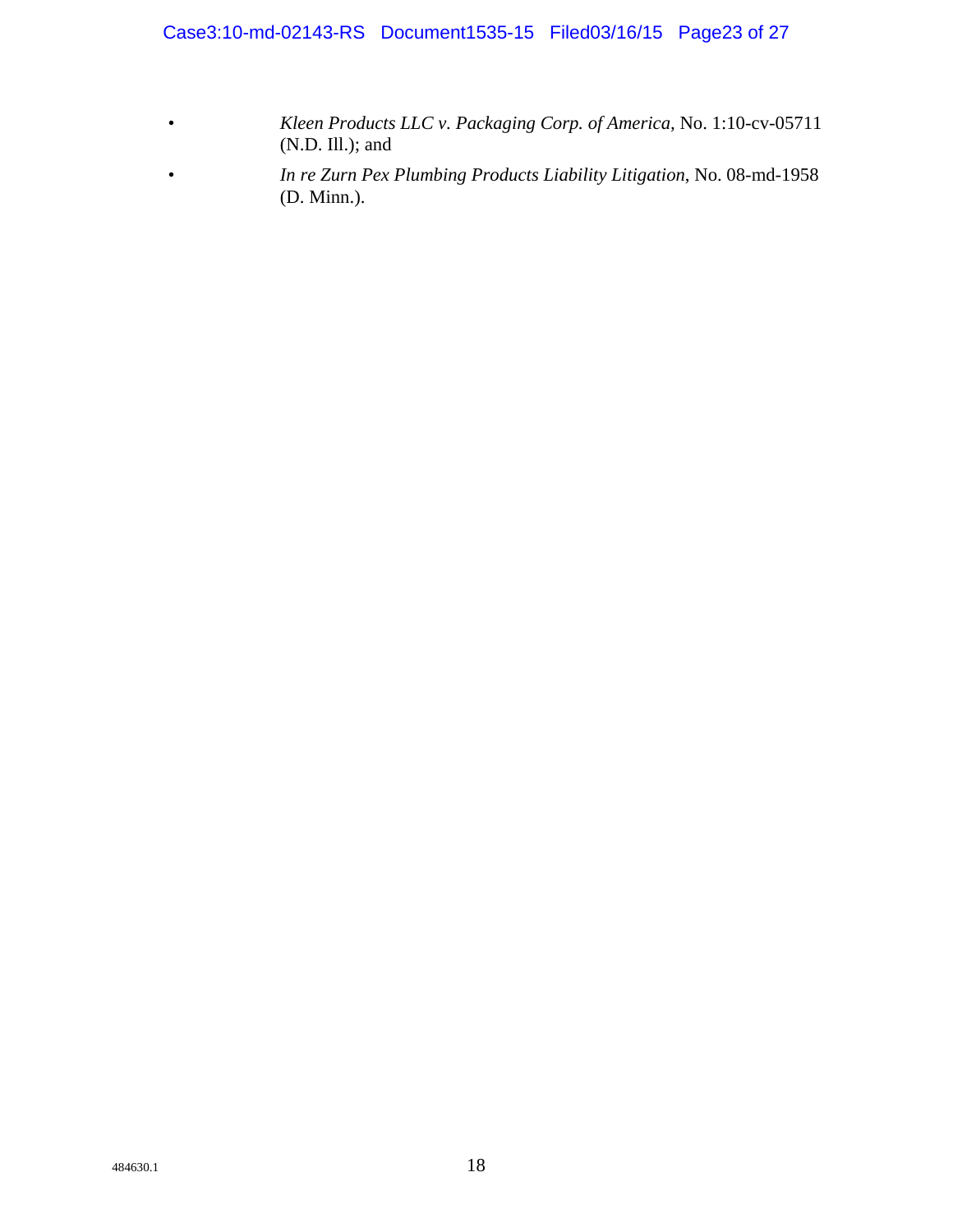Case3:10-md-02143-RS Document1535-15 Filed03/16/15 Page24 of 27

# **EXHIBIT 2**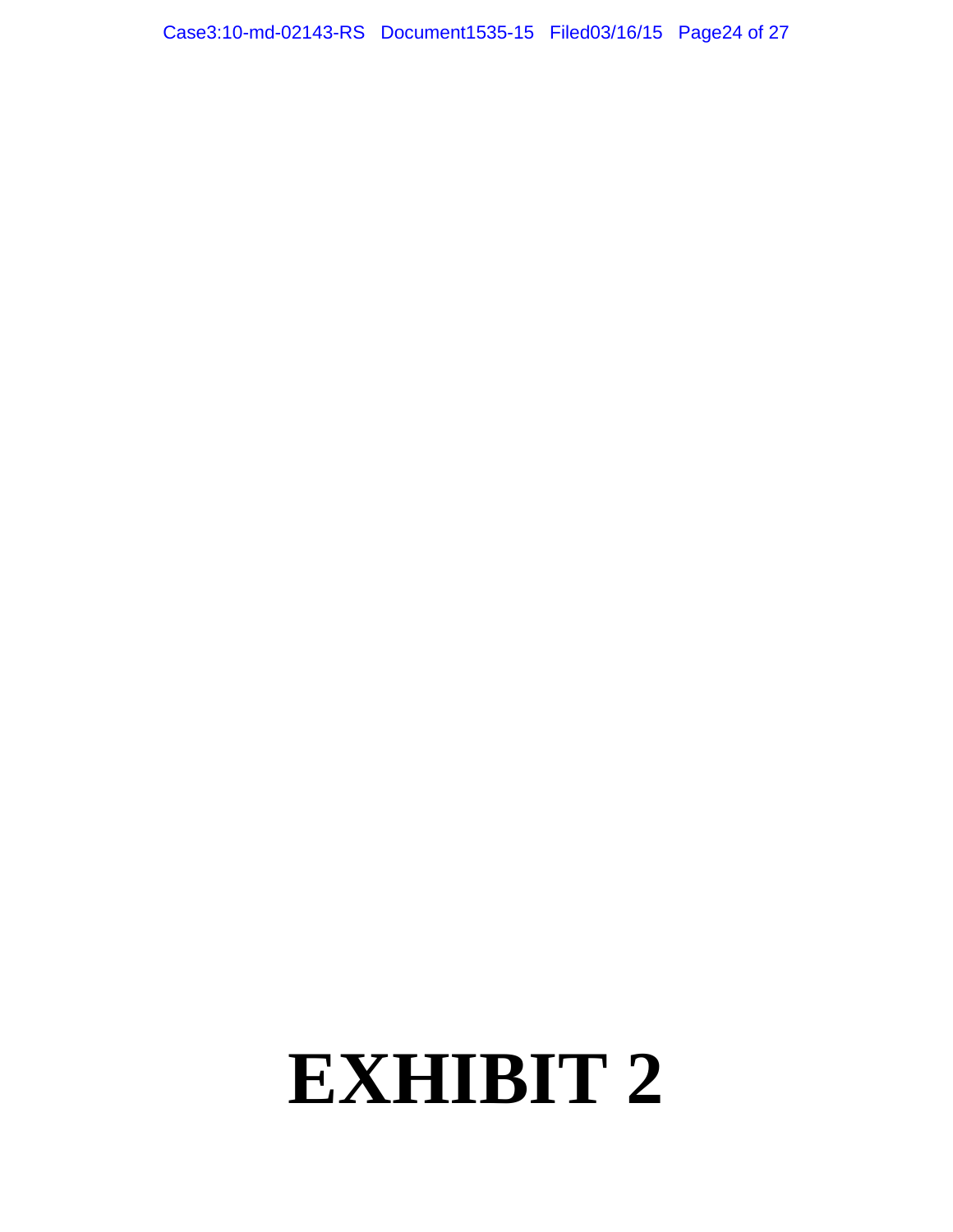| <b>Exhibit 2</b>                                                        |                  |                      |                    |              |  |  |  |  |
|-------------------------------------------------------------------------|------------------|----------------------|--------------------|--------------|--|--|--|--|
| In re Opitcal Disk Drive Antitrust Litigation, Case No. 3:10-md-2143-RS |                  |                      |                    |              |  |  |  |  |
| Lockridge Grindal Nauen P.L.L.P.                                        |                  |                      |                    |              |  |  |  |  |
| <b>Reported Hours and Lodestar</b>                                      |                  |                      |                    |              |  |  |  |  |
| Time Period May 7, 2010 through December 31, 2014                       |                  |                      |                    |              |  |  |  |  |
| <b>TIME REPORT</b>                                                      |                  |                      |                    |              |  |  |  |  |
| <b>Name</b>                                                             | <b>Title</b>     | <b>Hours</b>         | <b>Hourly Rate</b> | Lodestar     |  |  |  |  |
| <b>Attorneys</b>                                                        |                  |                      |                    |              |  |  |  |  |
| Richard A. Lockridge 2014 Rate                                          | Partner          | 3.25                 | \$775.00           | \$2,518.75   |  |  |  |  |
| Richard A. Lockridge 2013 Rate                                          | Partner          | 0.50                 | \$700.00           | \$350.00     |  |  |  |  |
| Richard A. Lockridge 2012 Rate                                          | Partner          | 1.50                 | \$675.00           | \$1,012.50   |  |  |  |  |
| Richard A. Lockridge 2011 Rate                                          | Partner          | 5.25                 | \$650.00           | \$3,412.50   |  |  |  |  |
| Richard A. Lockridge 2010 Rate                                          | Partner          | 0.25                 | \$625.00           | \$156.25     |  |  |  |  |
| <b>Richard A. Lockridge Subtotal</b>                                    | <b>Partner</b>   | 10.75                |                    | \$7,450.00   |  |  |  |  |
| W. Joseph Bruckner 2014 Rate                                            | <b>Partner</b>   | 0.50                 | \$750.00           | \$375.00     |  |  |  |  |
| W. Joseph Bruckner 2013 Rate                                            | Partner          | 16.50                | \$675.00           | \$11,137.50  |  |  |  |  |
| W. Joseph Bruckner 2012 Rate                                            | Partner          | 10.00                | \$650.00           | \$6,500.00   |  |  |  |  |
| W. Joseph Bruckner 2011 Rate                                            | Partner          | 11.00                | \$625.00           | \$6,875.00   |  |  |  |  |
| W. Joseph Bruckner 2010 Rate                                            | Partner          | 10.00                | \$600.00           | \$6,000.00   |  |  |  |  |
| W. Joseph Bruckner Subtotal                                             | Partner          | 48.00                |                    | \$30,887.50  |  |  |  |  |
| Karen H. Riebel 2011 Rate                                               | Partner          | 1.00                 | \$575.00           | \$575.00     |  |  |  |  |
| Karen H. Riebel Subtotal                                                | <b>Partner</b>   | 1.00                 |                    | \$575.00     |  |  |  |  |
| Elizabeth R. Odette 2014 Rate                                           | Associate        | 30.25                | \$450.00           | \$13,612.50  |  |  |  |  |
| Elizabeth R. Odette 2013 Rate                                           | Associate        | 67.50                | \$400.00           | \$27,000.00  |  |  |  |  |
| Elizabeth R. Odette 2012 Rate                                           | Associate        | 78.50                | \$375.00           | \$29,437.50  |  |  |  |  |
| Elizabeth R. Odette 2011 Rate                                           | Associate        | 43.00                | \$375.00           | \$16,125.00  |  |  |  |  |
| Elizabeth R. Odette 2010 Rate                                           | Associate        | 45.25                | \$350.00           | \$15,837.50  |  |  |  |  |
| <b>Elizabeth R. Odette Subtotal</b>                                     | <b>Associate</b> | 264.50               |                    | \$102,012.50 |  |  |  |  |
| Craig S. Davis 2010 Rate                                                | Associate        | 73.50                | \$350.00           | \$25,725.00  |  |  |  |  |
| <b>Craig S. Davis Subtotal</b>                                          | <b>Associate</b> | 73.50                |                    | \$25,725.00  |  |  |  |  |
| Anna Horning Nygren 2011 Rate                                           | Associate        | 2.50                 | \$350.00           | \$875.00     |  |  |  |  |
| <b>Anna Horning Nygren Subtotal</b>                                     | <b>Associate</b> | 2.50                 |                    | \$875.00     |  |  |  |  |
| John M. Bryant 2011 Rate                                                | Associate        | 383.25               | \$300.00           | \$114,975.00 |  |  |  |  |
| John M. Bryant Subtotal                                                 | <b>Associate</b> | 383.25               |                    | \$114,975.00 |  |  |  |  |
|                                                                         |                  | <b>Non-Attorneys</b> |                    |              |  |  |  |  |
|                                                                         |                  |                      |                    |              |  |  |  |  |
| Elizabeth M. Sipe 2014 Rate                                             | Paralegal        | 40.00                | \$200.00           | \$8,000.00   |  |  |  |  |
| Elizabeth M. Sipe 2013 Rate                                             | Paralegal        | 58.50                | \$175.00           | \$10,237.50  |  |  |  |  |
| Elizabeth M. Sipe 2012 Rate                                             | Paralegal        | 35.75                | \$175.00           | \$6,256.25   |  |  |  |  |
| Elizabeth M. Sipe 2011 Rate                                             | Paralegal        | 29.00                | \$175.00           | \$5,075.00   |  |  |  |  |
| Elizabeth M. Sipe 2010 Rate                                             | Paralegal        | 38.25                | \$175.00           | \$6,693.75   |  |  |  |  |
| Elizabeth M. Sipe Subtotal                                              |                  | 201.50               |                    | \$36,262.50  |  |  |  |  |
| Kathy J. Kelly 2010 Rate                                                | Librarian        | 1.25                 | \$85.00            | \$106.25     |  |  |  |  |
| Kathy J. Kelly Subtotal                                                 | Librarian        | 1.25                 |                    | \$106.25     |  |  |  |  |
|                                                                         |                  |                      |                    |              |  |  |  |  |
| <b>TOTALS</b>                                                           |                  | 986.25               |                    | \$318,868.75 |  |  |  |  |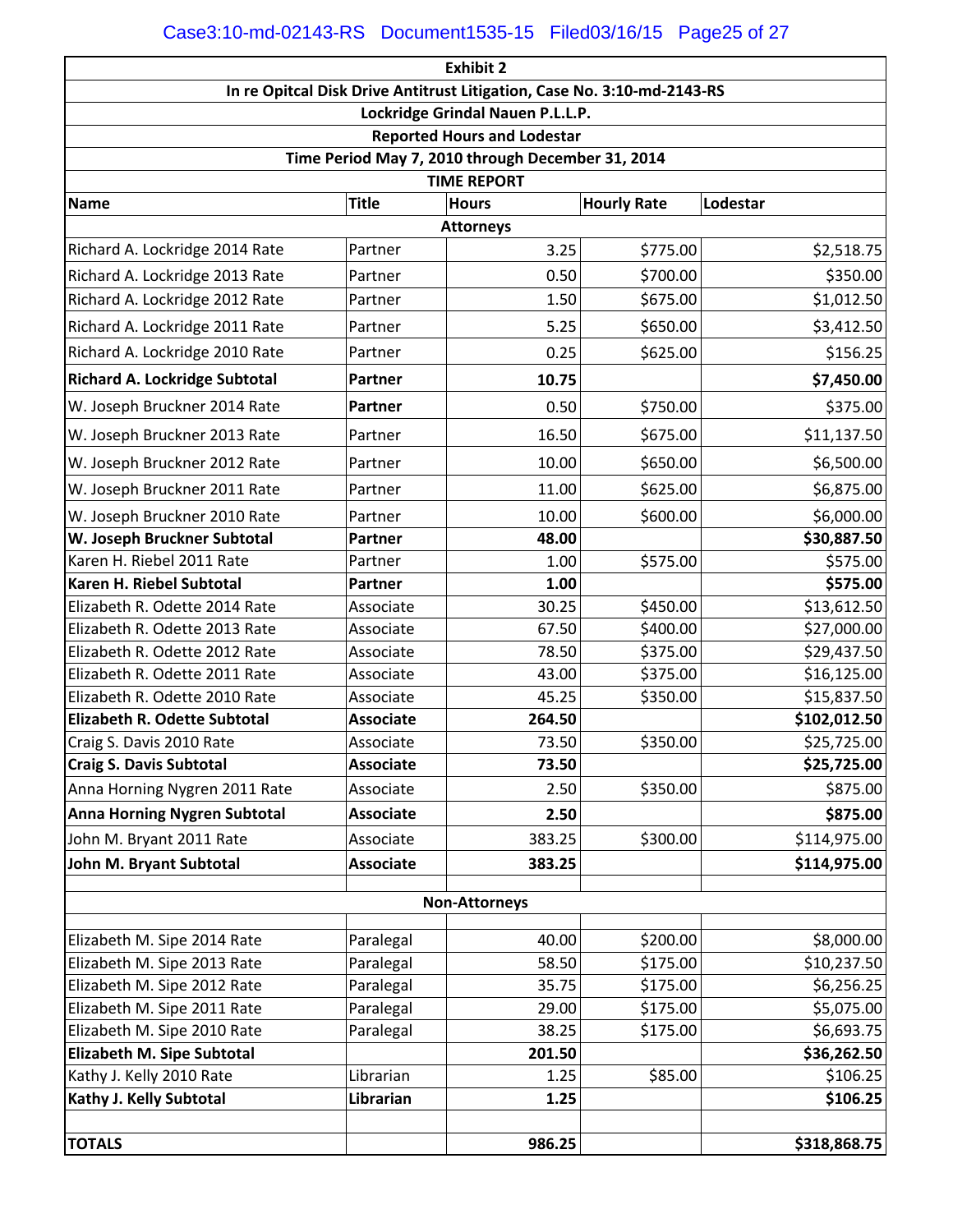Case3:10-md-02143-RS Document1535-15 Filed03/16/15 Page26 of 27

# **EXHIBIT 3**